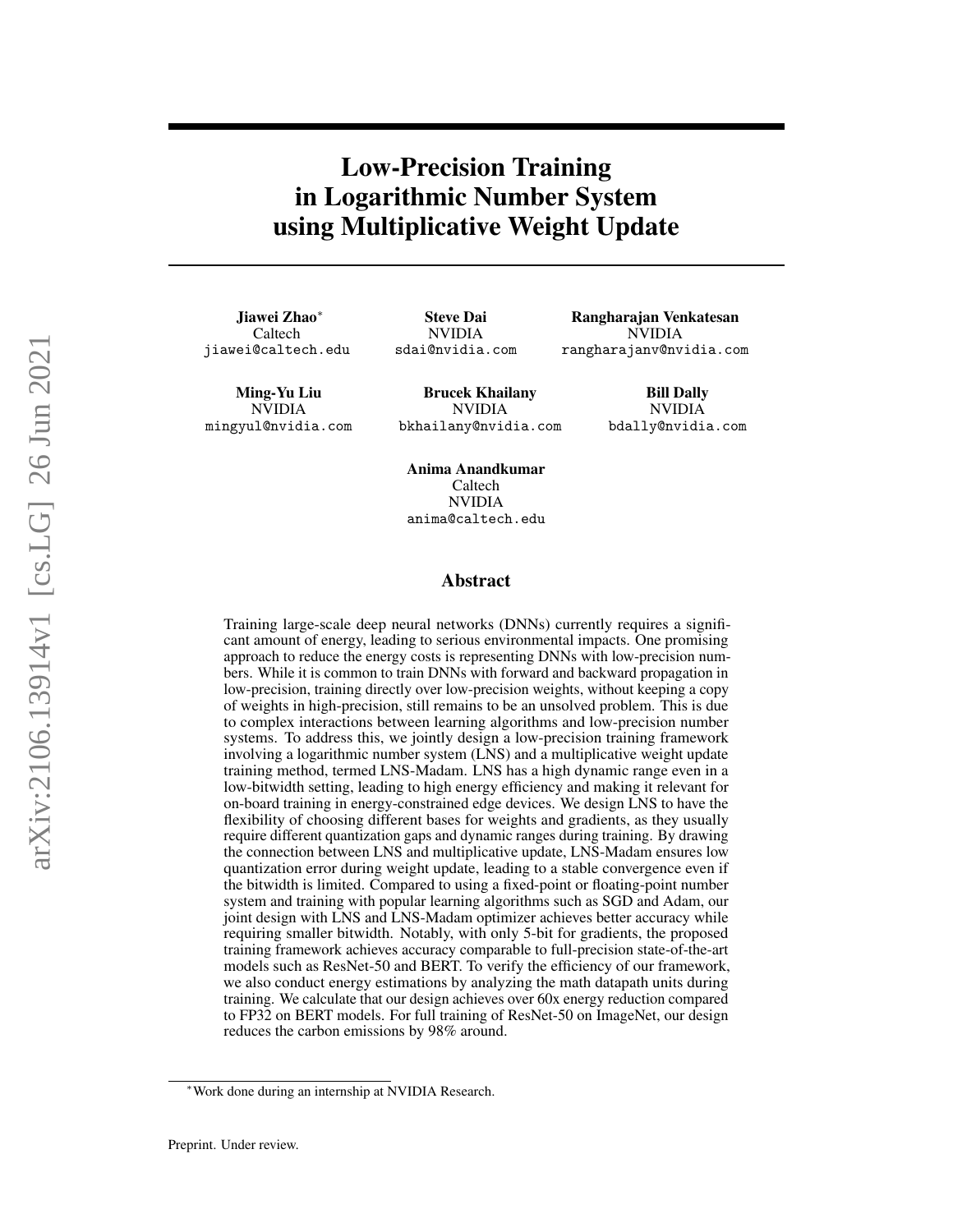

<span id="page-1-0"></span>Figure 1: Left: an illustration for updating weights using Gradient Descent (GD) and Madam under logarithmic representation. Each coordinate represents a number stored in LNS. Assume the weights at two circles receive the same gradient. The updates generated from GD are disregarded as the weights move larger, whereas the updates generated by Madam are adjusted with the weights. **Right:** energy costs over a range of GPT models from 1 billion to 1 trillion parameters. The models are scaled by a throughput efficient method proposed by Narayanan et al. [\[11\]](#page-10-0). The energy calculation method is introduced in Section [5.3.](#page-8-0)

# 1 Introduction

Deep neural networks (DNNs) have been widely used in many applications, including image classification and language processing. However, training and deploying DNNs usually require significant computational costs and energy usage, emitting a tremendous amount of carbon dioxide  $(CO<sub>2</sub>)$  and severely impacting our environment [\[1\]](#page-9-0). To save energy, previous studies have tried to represent DNNs with low-precision numbers. Traditionally, numbers in neural networks are represented using floating-point (32-bit) numbers, which leads to large arithmetic and memory footprint and hence, large energy consumption. However, recent studies suggest that the high-precision number format is redundant, and the models can be quantized in low-precision with little loss in accuracy [\[2,](#page-9-1) [3\]](#page-9-2). Lowprecision numbers only require low-bitwidth computational units, leading to better computational efficiency and less memory requirement.

LNS-based Low-Precision Training. With the advent of large-scale networks, training and finetuning increasingly become energy expensive, which brings the need for training in low-precision. Low-precision training is built upon the techniques for low-precision inference. One of the most popular inference quantization methods is quantization-aware training (QAT), which directly trains the quantized model using straight-through estimators (STE) [\[4\]](#page-9-3). However, QAT does not accelerate the training phase since the gradients are still in full-precision. To speed up the training phase, several studies focus on low-precision training where gradients are also quantized during QAT [\[3,](#page-9-2) [5\]](#page-9-4). In this case, both forward and backward propagation can be implemented efficiently on low-bitwidth computational units like NVIDIA Tensor Cores [\[6\]](#page-9-5).

While the above low-precision training methods generally reduce computational costs, the energy efficiency can be further improved by choosing a logarithmic number system (LNS) as the backend of low-precision training. LNS achieves higher computational efficiency by transforming expensive multiplication operations in linear space to inexpensive additions in logarithmic space. Previous works also demonstrate that logarithmic representations are suitable for representing the dynamics of training for DNNs [\[7\]](#page-9-6). This is because a logarithmic representation attains a wide dynamic range and has a non-uniform distribution. This is also in line with the weight distribution of neural networks and anatomical findings of biological synapses [\[8,](#page-9-7) [9\]](#page-9-8).

Although previous works demonstrate that it is feasible to train networks in low-precision using LNS, larger datasets and state-of-the-art models using LNS have not yet shown good results [\[7,](#page-9-6) [10\]](#page-9-9). One of the reasons is the inflexibility of log-base settings in LNS. Standard LNS used in previous works fixes log-base to be exactly two. However, a smaller and more flexible log-base setting is needed as the weights and gradients usually require different quantization gaps during training. Although this flexibility better approximates the dynamics of training and thus leads to better accuracy, it also introduces additional hardware overhead because the conversion operation between logarithmic and linear formats requires a larger size look-up table (LUT) implemented as Read Only Memory (ROM). This motivates us to design a LNS that leverages log-base flexibility while retaining log-to-linear conversion efficiency.

Training with Low-Precision Weight Update. While low-precision training significantly reduces the computational costs, its overall efficiency is hampered by the high-precision requirement for weight update process. Conventional low-precision training methods require high-precision weight gradients and weights to maintain optimization stability. In fact, most recent studies even use a fullprecision (FP32) copy of weights [\[7,](#page-9-6) [10\]](#page-9-9). However, training with hybrid numerical formats induces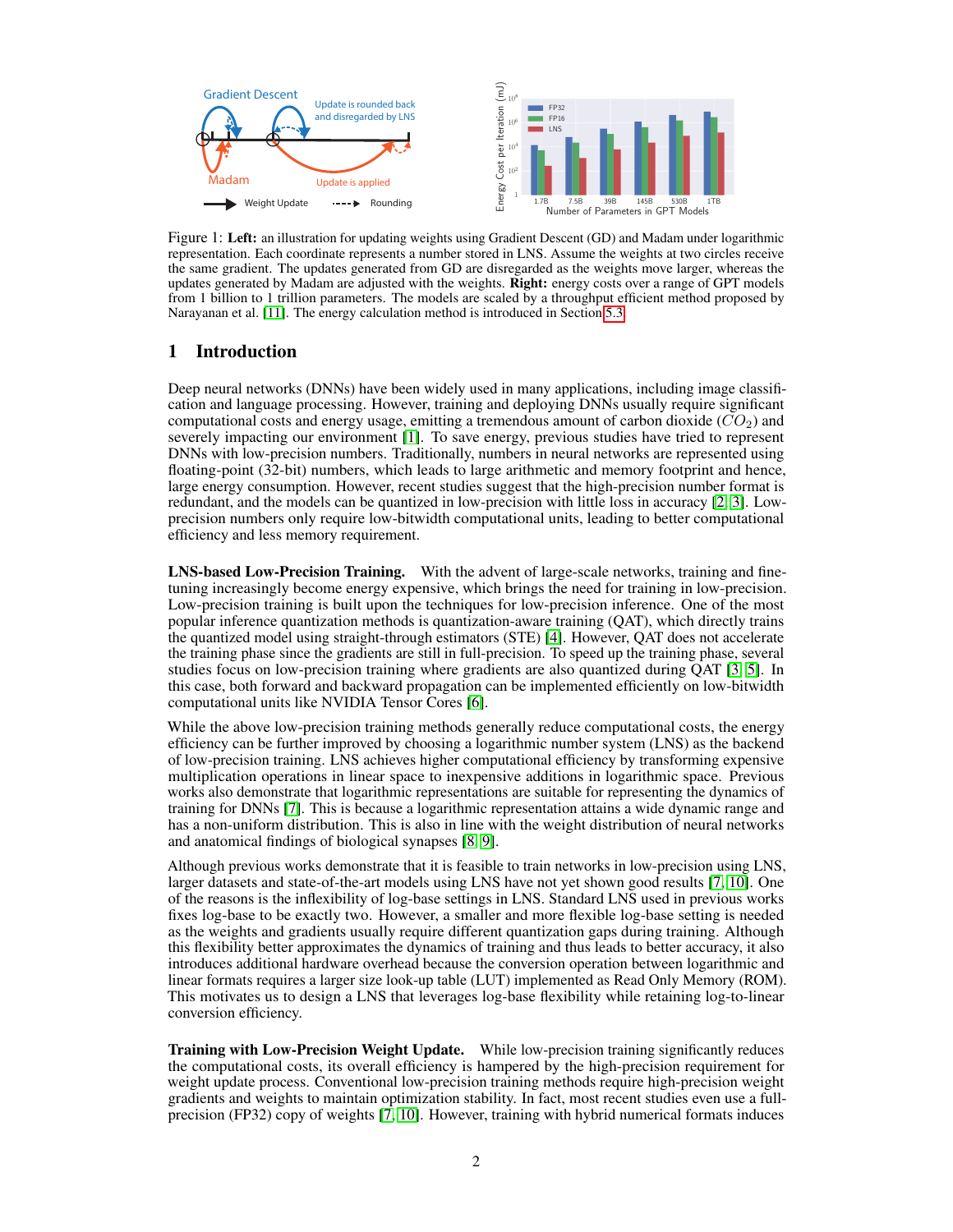additional costs, and expensive FP32 arithmetic is not available especially in cheap energy-constrained edge devices.

This high-precision requirement for weight update is due to complex interactions between learning algorithms and number systems, which is usually ignored in previous studies. However, this interaction plays an important role especially in low-precision training based on LNS. For example, as illustrated in Figure [1,](#page-1-0) updates generated by stochastic gradient descent (SGD) are disregarded more frequently by LNS when the weights become larger. This suggests that conventional learning algorithms may not be suitable for LNS. On the other hand, due to lack of this understanding, previous LNS studies simply apply SGD by default and thus require high-precision weights to avoid numerical instabilities [\[7,](#page-9-6) [12\]](#page-10-1).

To directly update the weights in low-precision, we employ a learning algorithm tailored to LNS. Recently, Bernstein et al. [\[13\]](#page-10-2) proposes a learning algorithm Madam that can train the network over a discrete logarithmic weight space. Specifically, Madam updates the weights in a multiplicative way, which is similar to updating the weights additively in logarithmic space. We also illustrate the update mechanism of Madam in Figure [1.](#page-1-0) Although previous works on Madam consider its connections to logarithmic representation, they still employ a full-precision training without considering lowprecision LNS. This brings us to design a learning algorithm that is based on Madam and is also tailored to LNS for low-precision training.

#### Our contributions are summarized as follows:

- 1. We propose a low-precision training framework that considers forward propagation, backward propagation, and weight update process all in LNS. We also use a multiplicative weight update algorithm LNS-Madam for optimizing weights directly in their logarithmic representation.
- 2. We design a multi-base LNS where the log-base can be powers of two. Multi-base LNS provides additional flexibility of choosing different bases for weights and gradients, as they require different quantization gaps and dynamic ranges during training. In addition, we propose an approximation for addition arithmetic in LNS to further improve its energy efficiency.
- 3. With only 5-bit for backward propagation, multi-base LNS achieves accuracy comparable to full-precision state-of-the-art models such as ResNet-50 and BERT. This is the first time that such large-scale language models are trained in low-precision under LNS.
- 4. We propose a new optimizer LNS-Madam to optimize weights directly in their logarithmic representation without any conversion. Given both theoretical analyses and empirical evaluations, we verify that LNS-Madam achieves significantly lower quantization error compared to SGD or Adam.
- 5. Empirical results also validate that LNS-Madam always maintains high accuracy even when the precision of weight update is severely limited. For BERT model on SQuAD and GLUE benchmarks, LNS-Madam is 20% better than Adam with respect to F-1 score, when the weight update is in 10-bit.
- 6. We present an energy efficiency analysis for multi-base LNS on various neural networks. By calculating the energy consumed by math datapath units in forward and backward propagation, the analysis shows that LNS achieves 60x energy reduction compared to 32-bit floating-point (FP32) on BERT models. Notably, for a full training of ResNet-50 on ImageNet, our design reduces the total carbon emissions by 98% around.

For the following, we first introduce how to apply multi-base LNS to a standard quantized training where the weight update process is in full-precision. Then we include quantized weight update into our consideration and propose LNS-Madam optimizer.

## 2 Multi-Base Logarithmic Number System

In this section, we introduce our multi-base logarithmic number system (LNS), including the corresponding number representation and arithmetic operations.

We start with our mathematical formulation through this paper. We assume the DNN  $F(\cdot, W)$  is composed of L layers with learnable weights W and activations X across the layers.  $\mathcal{L}(W)$  denotes the training loss. The forward propagation is defined as:  $X_l = f_l(X_{l-1}, W_l)$ , where  $\forall l \in [1, L]$ is any layer.  $\nabla_{X_l} = \frac{\partial \mathcal{L}(W)}{\partial X_l}$  $\frac{\mathcal{L}(W)}{\partial X_l}$  and  $\nabla_{W_l} = \frac{\partial \mathcal{L}(W)}{\partial W_l}$  $\frac{\mathcal{L}(W)}{\partial W_l}$  denote gradients with respect to activations and weights, respectively. For number system, we define B as the bitwidth, x as any number, and  $x^q$  as its quantized format.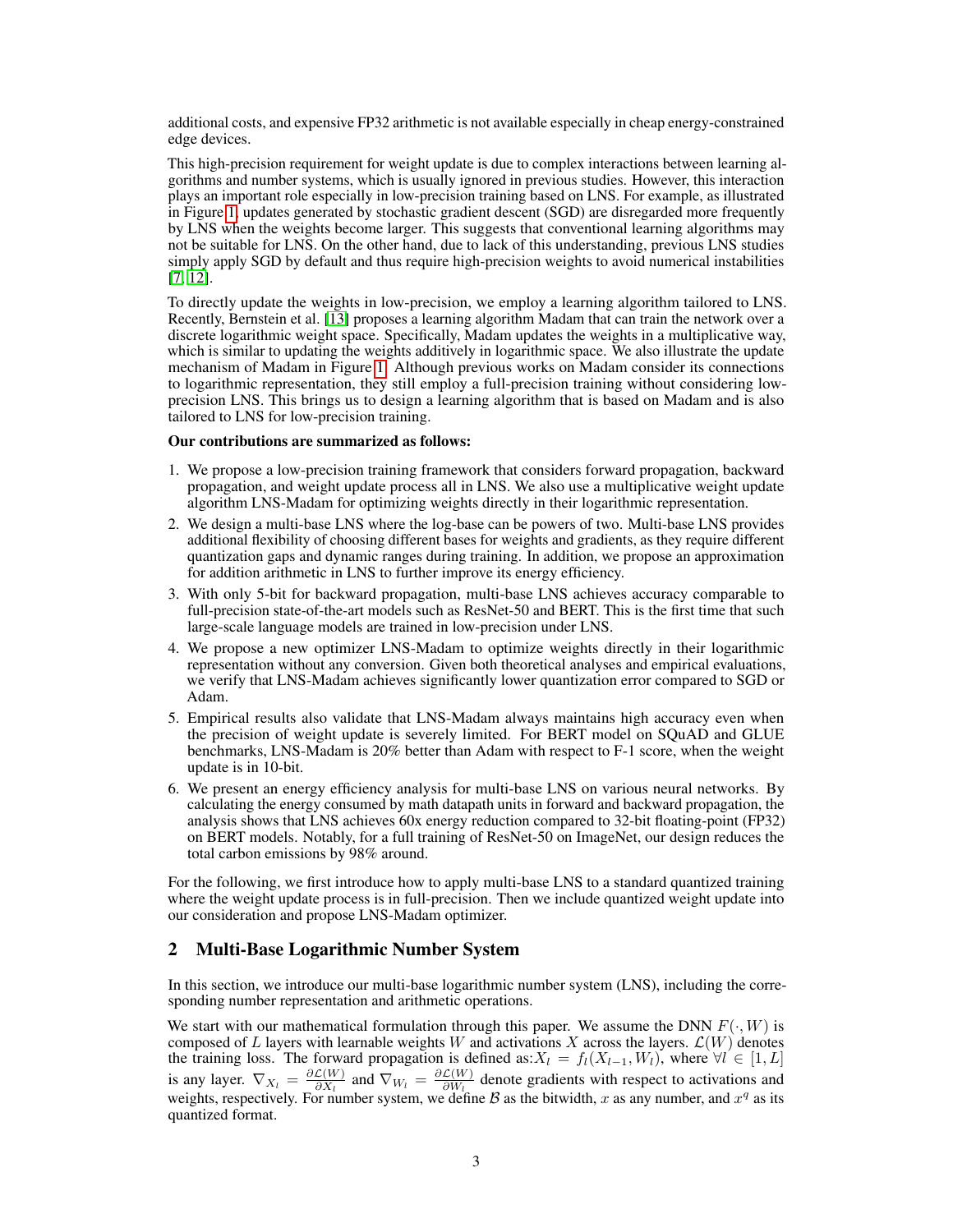**Multi-base Logarithmic Representation.** Unlike traditional works that use exact two as the base of logarithmic representation, we propose a multi-base logarithmic representation that allows the base to be two with a fractional exponent, such that:

$$
x = sign \times 2^{\tilde{x}/\gamma} \quad \tilde{x} = 0, 1, 2, ..., 2^{\tilde{\beta}-1} - 1,
$$

where  $\tilde{x}$  is an integer, and we term  $\gamma$  as a base factor. We restrict  $\gamma$  be powers of two to achieve better efficiency in hardware.  $\gamma$  controls the quantization gap, which is the distance between successive representable values within the number system. Previous works have already demonstrated that logarithmic quantized neural networks achieve better performance when relaxing  $\gamma$  from 1 to 2 [\[7\]](#page-9-6). However, a smaller and more flexible log-base setting is needed as the weights and gradients usually require different quantization gaps during training. Therefore we generalize this setting by providing the flexibility of controlling the quantization gap in order to approximate the training dynamics more accurately.

Arithmetic Operations. One of the benefits for using LNS stems from the low computational cost of its arithmetic operations. We use dot product operations as an example since they are prevalent during training. Consider two vectors  $a \in \mathbb{R}^n$  and  $b \in \mathbb{R}^n$  are represented by their integer exponents  $\tilde{a}$  and  $b$  in LNS. A dot product operation between them can be represented as follows:

$$
\boldsymbol{a}^T \boldsymbol{b} = \sum_{i=1}^n \text{sign}_i \times 2^{\tilde{a_i}/\gamma} \times 2^{\tilde{b_i}/\gamma} = \sum_{i=1}^n \text{sign}_i \times 2^{(\tilde{a_i} + \tilde{b_i})/\gamma} = \sum_{i=1}^n \text{sign}_i \times 2^{\tilde{p_i}/\gamma},\tag{1}
$$

where  $sign_i = sign(\mathbf{a}_i) \oplus sign(\mathbf{b}_i)$ . In this dot product operation, each element-wise multiplication is computed as an addition between integer exponents, which significantly reduces the computational cost by requiring adders instead of multipliers. However, the accumulation is difficult to be computed efficiently as it requires first converting from logarithmic to linear format and then performing the addition operation. The conversion between these formats is expensive as it requires computing  $2^{\tilde{p_i}/\gamma}$ using polynomial expansion.

Conversion Approximation. To address the cost of the conversion, we propose an efficient hybrid approximation method. Our method is based on Mitchell approximation [\[14\]](#page-10-3):  $2^{\tilde{x}/2^b} \approx (1 + \tilde{x}/2^b)$ , where the logarithmic format can be efficiently approximated to the linear format. In order to reduce the approximation error, rather than directly using Mitchell approximation, we design a hybrid way that leverages both Mitchell approximation and exact conversion. In addition, since the approximation serves as an additional non-linear operation in neural networks, we find the approximated training does not damage accuracy in practice. We present a detailed description of our approximation in the appendix.

## 3 Quantized Training by Multi-Base LNS

In this section, we introduce how to apply multi-base LNS to quantized training, as illustrated in Figure [2.](#page-4-0)

Logarithmic Quantization. To realize reduced precision for values and arithmetic during training, we define a logarithmic quantization function  $Q_{\text{log}} : \mathbb{R} \to \mathbb{R}$ , which quantizes a real number into a sign and an integer exponent using a limited number of bits.  $Q_{\text{log}}$  is defined as follows:

$$
Q_{\text{log}}(x) = sign(x) \times s \times 2^{(\tilde{x}/\gamma)},\tag{2}
$$

where  $\tilde{x} = clamp( round(\log_2(|x|/s) \times \gamma), 0, 2^{\beta-1} - 1)$ , and  $s \in \mathbb{R}$  denotes a scale factor. Qlog first brings scaled numbers  $|x|/s$  into their logarithmic space, magnifies them by the base factor  $\gamma$ and then performs rounding and clamping functions to convert them into desired integer exponents  $\tilde{x}$ .

Quantization for Forward Propagation. We apply quantization-aware training (QAT) for quantizing weights and activations during forward propagation. Each quantizer is associated with a STE to allow the gradients to directly flow through the non-differentiable quantizer during backward pass [\[4\]](#page-9-3). Because QAT views each quantization function as an additional non-linear operation in the networks, the deterministic quantization error introduced by any quantizer in the forward pass is implicitly reduced through training. We define weight quantization function as  $Q_W$  and activation quantization function as  $Q_A$  for each layer during forward propagation, where  $W_l^{\tilde{q}} = Q_W(W_l)$  and  $X_l^q = Q_A (f_l(X_{l-1}^q, W_l^q)).$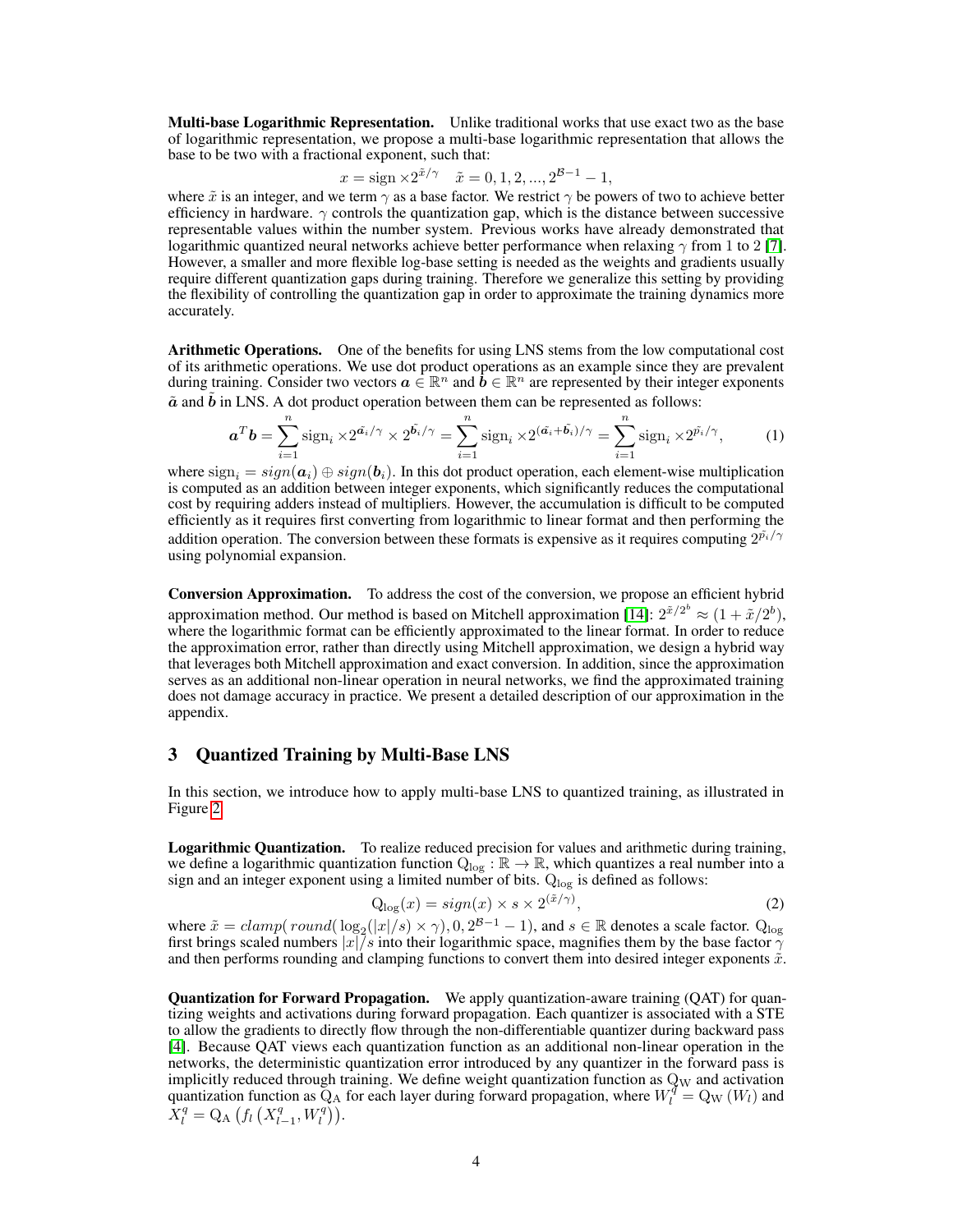

<span id="page-4-0"></span>Figure 2: Left: illustration of our end-to-end low-precision training framework. Quantized training includes quantizing weights W and activations X in forward propagation, and weight gradients  $\nabla_W$  and activation gradients  $\nabla_X$  in backward propagation.  $g_X$  and  $g_W$  denote the functions to compute gradients. Quantized weight update applies a quantization function  $Q_U$  over weights after any learning algorithm U updates them. The quantized weights  $W^U$  are the actual numbers stored in the system. Right: quantization error from different learning algorithms on ImageNet. The errors are averaged over all iterations in the first epoch. The results suggest that multiplicative algorithms introduce significantly lower errors compared to the gradient descent, which are also in line with our theoretical results in Section [4.](#page-4-1)

Quantization for Backward Propagation. In order to accelerate training in addition to inference, gradients also need to be quantized into low-precision numbers. As shown by recent studies, the distribution of gradients resembles a Gaussian or Log-Normal distribution [\[15,](#page-10-4) [16\]](#page-10-5). This suggests that logarithmic representation may be more suitable than fixed-point or floating-point representations when quantizing gradients. We quantize the activation gradients using quantization function  $Q_{E}$ :  $\nabla_{X_l}^q = Q_{\rm E} (\nabla_{X_l})$ . We also quantize the weight gradients using quantization function  $Q_{\rm G}$ :  $\nabla_{W_l}^q =$  $Q_G(\nabla_{W_l})$ . Because the activation gradients are involved in the most of the backward computations, the bitwidth of  $\mathbf{Q}_\text{E}$  significantly affects the computational costs in backward propagation. Therefore, in this work we focus on reducing the bitwidth requirement of activation gradients.

## <span id="page-4-1"></span>4 Logarithmic Quantized Weight Update and LNS-Madam

Although logarithmic quantized training significantly improves training efficiency, its overall efficiency is hampered by the high-precision requirement of weights during weight update. Previous works generally assume the weights are updated over a full-precision weight space, in other words, a full-precision copy of weights is maintained [\[7,](#page-9-6) [12\]](#page-10-1). However, this offsets the efficiency improvement achieved by quantized training, and expensive FP32 arithmetic is not available especially in cheap energy-constrained edge devices.

Therefore, in this work, we consider quantized weight update, where the weights are updated over a discrete logarithmic space instead of a full-precision one. We note that quantized weight update is orthogonal to quantized training due to different objectives. Quantized training tries to maintain the fidelity of weight gradients, which aims to provide accurate gradients for the weight update. On the other hand, quantized weight update aims to reduce gaps between updated weights and their quantized counterparts.

**Quantized Weight Update.** To better understand this problem, we first define a generalized form of a weight update as:  $W_{t+1} = U(W_t, \nabla_{W_t})$ , where U represents any learning algorithm. For example, gradient descent (GD) algorithm takes  $U_{GD} = W - \eta \nabla_W$ , where  $\eta$  is learning rate.

Because the weights need to be represented in a quantized format, it is necessary to consider the effect of logarithmic quantization during weight update. We define *logarithmic quantized weight update* as follows:

$$
W_{t+1}^U = Q_{\log}(U(W_t, \nabla_{W_t})).
$$
\n(3)

In this case,  $W_{t+1}^U$  can be directly stored in a logarithmic format without using FP32. For simplicity, we assume weight gradients  $\nabla_W$  are exact as quantized training is orthogonal to this problem. Switching to the approximated gradient estimates will not affect our theoretical results.

**Quantization Error.** Because of the logarithmic quantization, quantized weight update inevitably introduces a mismatch between the quantized weights and their full-precision counterparts. To preserve the reliability of the optimization, we aim to reduce the quantization error (i.e., the mismatch) to a lower level. For the following, we take a theoretical point of view to discuss how different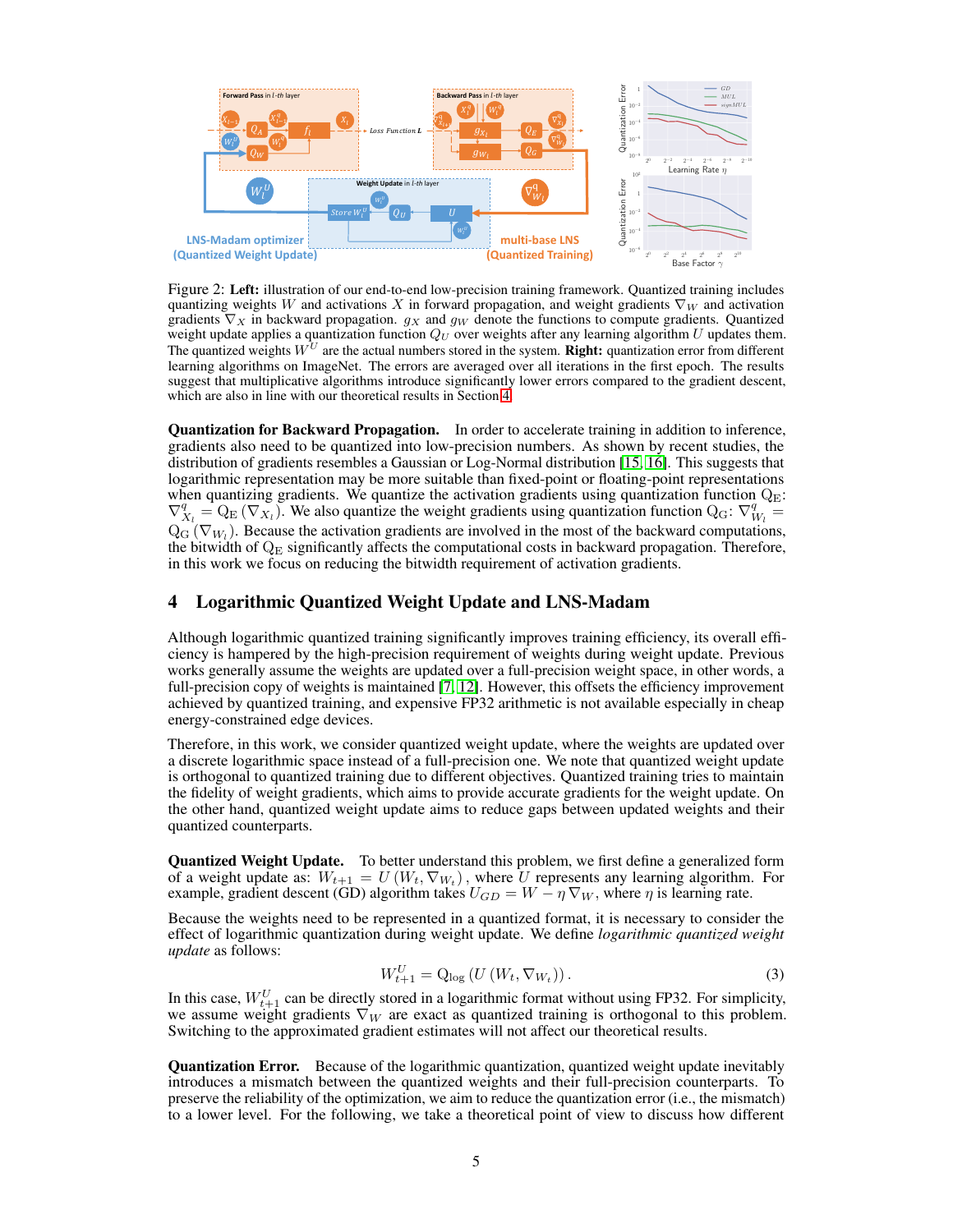learning algorithms affect the quantization error under LNS. Detailed assumptions and proofs can be found in the appendix.

Due to the logarithmic structure, we focus on minimizing a quantizaion error  $r_t$  =  $\|\log_2|W_{t+1}^U| - \log_2|W_{t+1}|\|^2$ , which measures the L2 norm of the difference between the weights and their quantized counterparts in logarithmic space. Because  $r_t$  quantify a relative difference between  $|W_{t+1}^U|$  and  $|W_{t+1}|$ , minimizing  $r_t$  is equivalent to minimizing relative quantization error  $||(W_{t+1} - W_{t+1}^U)/W_{t+1}||^2.$ 

We assume a simplified logarithmic quantization where the scale factor and the clamping function are ignored. This ensures our focus is on the effect of the quantization gap determined by  $\gamma$  instead of the dynamic range. We also replace the deterministic rounding with a stochastic counterpart  $SR$ where  $\mathbb{E} \, \text{SR}(x) = x$  for any real number. Although SR helps us establish the theoretical results, in practice SR requires random generators that induce additional costs, and thus are not suitable for energy-efficient training.

Given everything we need, we use gradient descent as an example to discuss why traditional learning algorithms are not suited for LNS-based quantized weight update. The theorem is stated as follows:

<span id="page-5-0"></span>**Theorem 1.** *The quantization error*  $r_{t,GD}$  *introduced by logarithmic quantized gradient descent at iteration* t *can be bounded in expectation, as:*

$$
\mathbb{E} \, r_{t, GD} \le \frac{\sqrt{d}}{\gamma} \left\| \log_2 \left( |W_t| - \eta_1 \nabla_{W_t} \right) \right\|, \tag{4}
$$

*where d is the dimension of* W *and*  $\eta_1$  *is the learning rate of*  $U_{GD}$ *.* 

Theorem [1](#page-5-0) suggests that  $r_{t,GD}$  is magnified when the magnitudes of weights become larger. This is because the updates  $\eta_1 \nabla_{W_t}$  generated by GD are not proportional to the magnitudes of weights.  $\eta_1 \nabla_{W_t}$  can be orders of magnitude smaller than the quantization gaps as weights become larger, and thus these updates often are disregarded by quantization function  $Q_{\text{log}}$ . We intuitively illustrate this problem in Figure [1.](#page-1-0)

To ensure the updates are proportional to the weights, a direct way is to update the weights multiplicatively. Because the weights are represented in LNS, we further consider a special multiplicative learning algorithm tailored to LNS, which updates the weights directly over their logarithmic space:

$$
U_{MUL} = sign(W) \odot 2^{\tilde{W}-\eta \nabla_W \odot sign(W)}
$$

where  $\tilde{W} = \log_2 |W|$  are the exponents of the magnitude of weights, and  $\odot$  denotes element-wise multiplication.  $\bar{U}_{MUL}$  makes sure the magnitude of each element k of the weights increases when the sign  $sign(W_k)$  and  $\nabla_{W_k}$  agree and decreases otherwise. The quantization error wrt.  $U_{MUL}$  is stated as follows:

<span id="page-5-1"></span>**Theorem 2.** *The quantization error*  $r_{t,MUL}$  *introduced by logarithmic quantized multiplicative weight update at iteration* t *can be bounded in expectation, as:*

$$
\mathbb{E}\,r_{t,MUL} \leq \frac{\sqrt{d}\,\eta_2}{\gamma}\,\|\nabla_{W_t}\|,\tag{5}
$$

*where d is the dimension of* W *and*  $\eta_2$  *is the learning rate of*  $U_{MUL}$ *.* 

Theorem [2](#page-5-1) indicates that  $r_{t,MUL}$  does not depend on the magnitudes of weights, and thus the quantization error is not magnified when the weights become larger. This is also illustrated at Figure [1.](#page-1-0)

Interestingly, we find that the quantization error  $r_{t,MUL}$  can be further reduced by regularizing the information of gradients for the learning algorithm  $U_{MUL}$ :

<span id="page-5-2"></span>**Lemma 1.** Assume the multiplicative learning algorithm  $U_{MUL}$  only receives the sign information *of gradients where*  $U_{MUL} = \tilde{W} - \eta_2 sign(\nabla_W) \odot sign(W)$ . The upper bound on quantization *error* rt,MUL *becomes:*

$$
\mathbb{E}\,r_{t,MUL} \leq \frac{d\,\eta_2}{\gamma}.\tag{6}
$$

The result in Lemma [1](#page-5-2) suggests that  $r_{t,MUL}$  can be independent of both weights and gradients when only taking sign information of gradients during weight update. We denote this special learning algorithm as  $U_{signMUL}$ .  $U_{signMUL}$  is a multiplicative version of signSGD, which has been studied widely [\[16,](#page-10-5) [17\]](#page-10-6).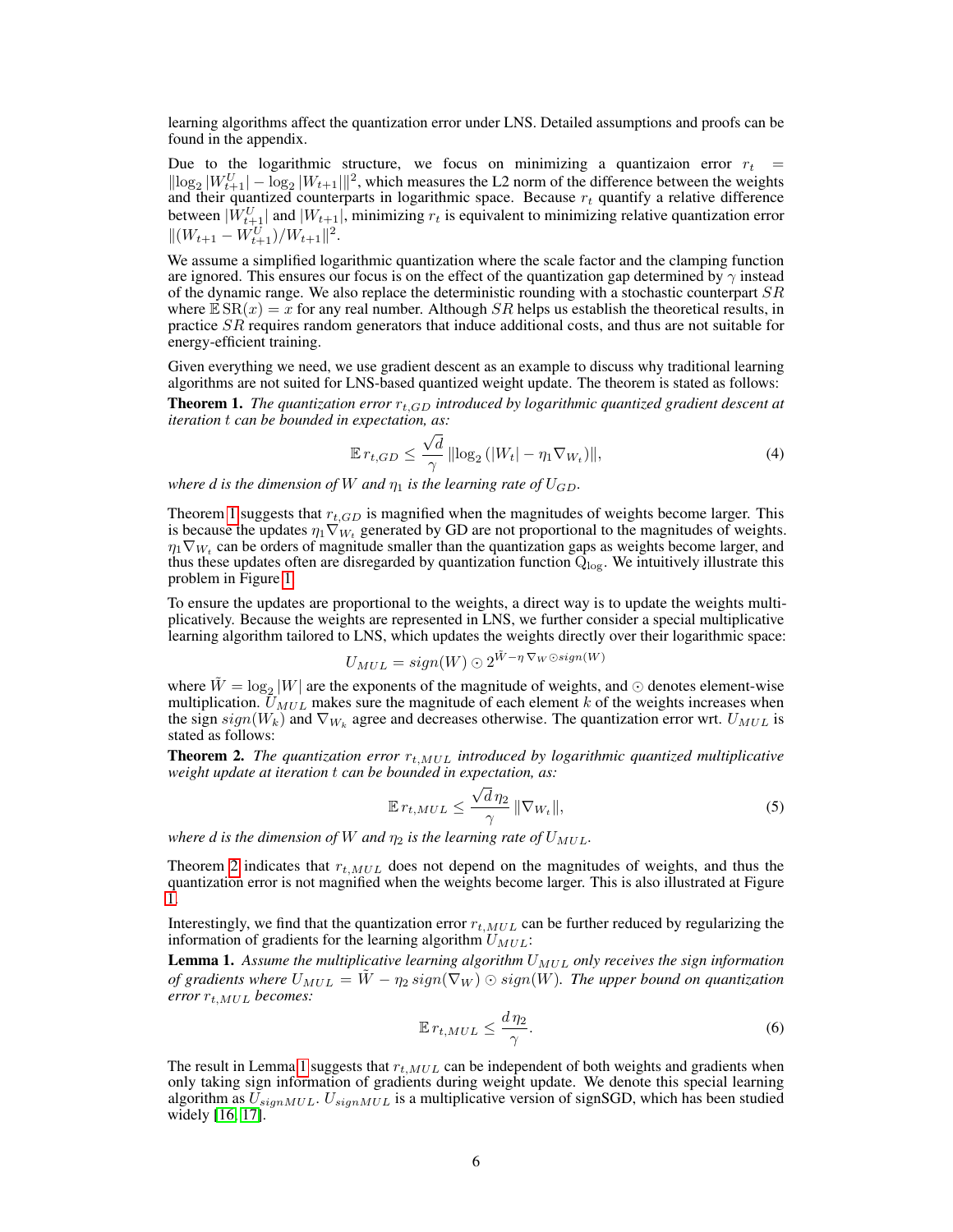To verify our theoretical results, we empirically measure the quantization errors for the three aforementioned learning algorithms over a range of  $\eta$  and  $\gamma$ . As shown in Figure [2,](#page-4-0) the empirical findings are in line with our theoretical results. Although all learning algorithms introduce less errors when  $\eta$ and  $\gamma$  become smaller, the multiplicative algorithms introduce significantly lower errors compared to the gradient descent.

Because  $U_{signMUL}$  further reduces the error by regularizing the information of gradients, this motivates us to design a learning algorithm based on the rules of  $U_{sionMUL}$ . However,  $U_{signMUL}$ still fails to minimize the loss without showing it updates the weights in a descent direction. This brings us the need to discuss  $U_{signMUL}$  under an optimization point of view. Interestingly, because signSGD is a special case of Adam optimizer, we notice that  $\bar{U}_{sionMUL}$  is also a special case of a recently proposed optimizer Madam, which is a multiplicative version of Adam [\[13\]](#page-10-2).

Madam updates the weights multiplicatively using normalized gradients:

$$
U_{\text{Madam}} = W \odot e^{-\eta \operatorname{sign}(W) \odot g^*} \qquad g^* := g^t / \sqrt{g_2}, \tag{7}
$$

where g represents the gradient vector  $\nabla_W$ , and  $g^*$  denote a normalized gradient, which is the fraction between  $g$ and the square root of its second moment estimate  $\sqrt{g_2}$ . Bernstein et al. [\[13\]](#page-10-2) demonstrates that Madam achieves state-of-the-art accuracy over multiple tasks with a relatively fixed learning rate  $\eta$ . They also theoretically prove the descent property of Madam that ensures its convergence. Although Bernstein et al. [\[13\]](#page-10-2) further shows the possibility of applying Madam over a discrete logarithmic weight space, they still employ a full-precision training without considering low-precision LNS.

<span id="page-6-1"></span><span id="page-6-0"></span>

| <b>Algorithm 1 LNS-Madam</b>                           |
|--------------------------------------------------------|
| <b>Require:</b> Base-2 weight exponents                |
| $\tilde{W}$ , where $\tilde{W} = \log_2(W)$ , learning |
| rate $\eta$ , momentum $\beta$                         |
| Initialize $g_2 \leftarrow 0$                          |
| repeat                                                 |
| $g \leftarrow$ StochasticGradient()                    |
| $g_2 \leftarrow (1 - \beta)g^2 + \beta g_2$            |
| $g^* \leftarrow g/\sqrt{g_2}$                          |
| $W \leftarrow W - \eta g^* \odot sign(W)$              |
| until converged                                        |

By considering both  $U_{signMUL}$  and  $U_{Madam}$ , we propose a new optimizer LNS-Madam that ensures fast convergence while introducing small quantization error. LNS-Madam directly optimizes the weights over their base-2 logarithmic space using the gradient normalization technique described in Equation [7.](#page-6-0) Details of LNS-Madam are shown in Algorithm [1.](#page-6-1)

Because LNS-Madam directly updates base-2 exponents of weights in LNS, there is no need for linear-to-log conversion when the weights are in LNS, which further reduces the energy cost during weight update.

## 5 Experiments

In this section, we empirically evaluate multi-base LNS and LNS-Madam on large-scale datasets and state-of-the-art models. In the end, we present an energy analysis to show the efficiency of multi-base LNS.

We design an end-to-end quantization training system to simulate both quantized training and quantized weight update. We benchmark our framework on various tasks including ResNet models on CIFAR-10 and ImageNet, and BERT-base and BERT-large language models on SQuAD and GLUE. Detailed descriptions of the system design, datasets, and models can be found in the appendix.

For the following, we first evaluate multi-base LNS under a standard quantized training setting, and then we include quantized weight update into our evaluation to demonstrate the effectiveness of the LNS-Madam optimizer.

#### 5.1 Benchmarking Quantized Training by Multi-Base LNS

Bitwidth and Base Factor Selection. As the energy costs of training are usually dominated by backward propagation, in this work we put our focus on minimizing the bitwidth requirement of gradients. We fix weights and activations in 8-bit as a standard practice [\[3\]](#page-9-2). Although we note that LNS could train networks with a bitwidth setting lower than 8-bit, we want to rule out their effects in order to focus on the backward propagation. We also maintain weight gradients in 8-bit, which is lower than 16-bit or 32-bit settings used in other studies [\[10,](#page-9-9) [7\]](#page-9-6).

To find an appropriate combination of bitwidth B and base factor  $\gamma$ , we design an efficient searching strategy that first finds a desired dynamic range and then tests different  $\gamma$  to find a minimal required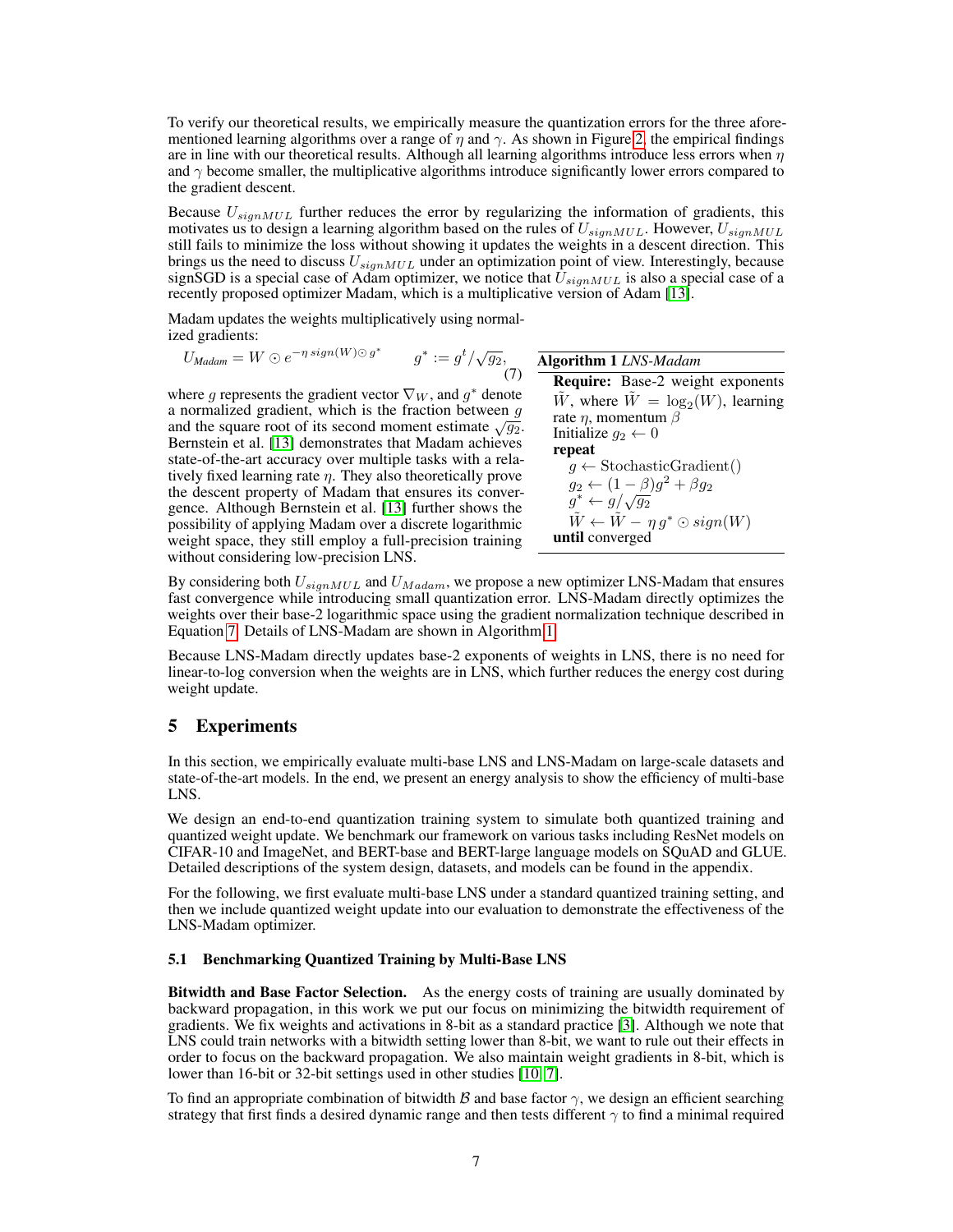<span id="page-7-0"></span>Table 1: Benchmarking multi-base LNS on various datasets and models. We compare multi-base LNS with INT and FP32 baselines. A unified bitwidth setting is used across tasks: 5-bit for activation gradients  $Q_{\rm E}$ , and 8-bit for weights  $Q_W$ , activations  $Q_A$  and weight gradients  $Q_G$ . Each task uses a uniform number of training epochs. Energy reduction compares both the absolute and relative training costs between LNS and FP32 (the higher the better).



<span id="page-7-1"></span>Figure 3: Comparing LNS-Madam with SGD and Adam optimizers under multi-base LNS with logarithmic quantized weight update. The bitwidth of the weights during the update  $Q_U$  is varied from 16-bit to 10-bit.

quantization gap. After applying the searching strategy across a wide range of tasks, we identify the best setting where 5-bit with  $\gamma = 1$  is applied for activation gradients and 8-bit with  $\gamma = 8$  is applied for the rest of operands. A detailed selection strategy and results are discussed in the appendix.

Scaling Techniques. Scale techniques play an essential role in accommodating the dynamic range of the values, and therefore significantly impact quantization error and network accuracy. Although studying the scaling techniques is orthogonal to the focus of our work, sophisticated scaling techniques are necessary for training with ultra-low bitwidth settings. In this work, we adopt an effective pervector scaling technique recently proposed by [Dai et al.,](#page-10-7) which allocates multiple scale factors within a single dimension of a tensor. As we apply the per-vector scaling for every low-precision experiment, this technique should not bias our comparison. Although we find LNS with a simple per-layer scaling achieves almost no loss accuracy on ImageNet even in 4-bit, we observe a large degradation when applying the same setting on BERT fine-tuning tasks. Additional experiments studying the effects of different scaling techniques can be found in the appendix.

Comparisons. Given the bitwidth setting and per-vector scaling mentioned earlier, we first benchmark multi-base LNS under a quantized training setting with full-precision weight update. As shown in Table [1,](#page-7-0) multi-base LNS consistently outperforms fixed-point number system (INT) and achieves accuracy comparable to the FP32 counterpart. In addition, compared to FP32, multi-base LNS achieves large energy reductions across tasks. As INT usually requires bitwidth larger than 5-bit to represent the gradients, we observe large performance gaps between LNS and INT on SQuAD benchmarks.

We also compare multi-base LNS with related works in the field. Recently, Chen et al. [\[5\]](#page-9-4) proposes block householder quantizer (BHQ) that establishes new state-of-the-art results for training ResNet-50 on ImageNet with low-precision gradients.BHQ is built upon fixed-point representation and aims to reduce the variance of gradients. We compare multi-base LNS with BHQ over a range of bitwidth settings of activation gradients. As shown in table [3,](#page-8-1) LNS matches the results of BHQ and even yields better accuracy at 5-bit and 7-bit. Furthermore, since BHQ requires a fixed-point number system, multi-base LNS naturally has better energy efficiency compared to it.

#### 5.2 Benchmarking Quantized Weight Update by LNS-Madam

After showing strong performance for low-precision multi-base LNS under quantized training, we further include the quantized weight update into consideration to benchmark LNS-Madam optimizer. We compare LNS-Madam with popular optimizers SGD and AdamW under a multi-base LNS, which is configured with the same bitwidth setting as before.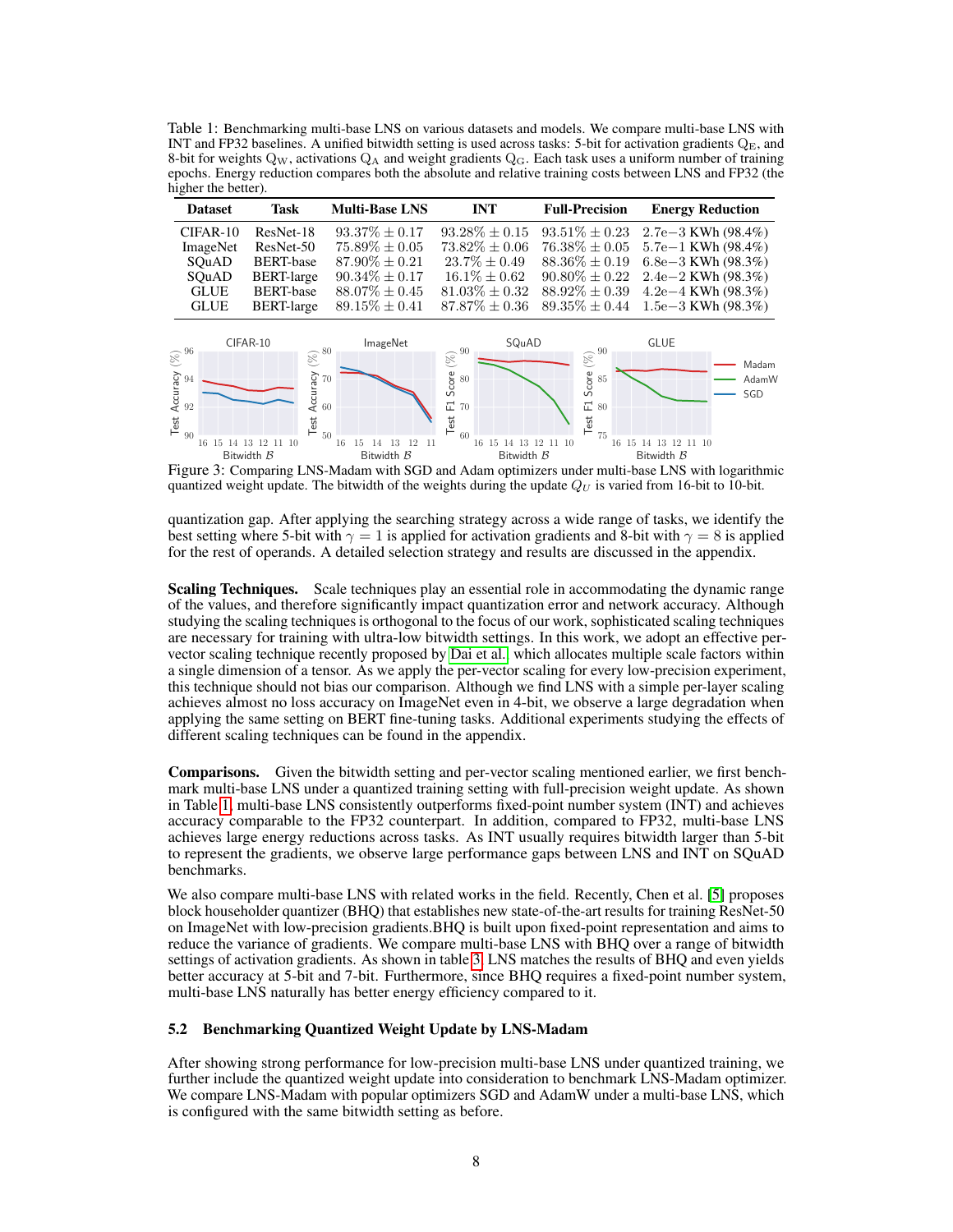We empirically search the best learning rate  $\eta$  for LNS-Madam from  $2^{-4}$  to  $2^{-10}$ , and we find  $\eta = 2^{-7}$  works uniformly well across tasks. This is in line with the robustness of the learning rate for Madam as discussed in Bernstein et al. [\[13\]](#page-10-2). We also use well-tuned learning rate settings for SGD and AdamW, as provided by default.

As shown in Figure [3,](#page-7-1) we vary the bitwidth of  $Q_U$  from 16-bit to 10-bit to test their performance over a wide range. The results suggest compared to other optimizers, LNS-Madam always maintains higher accuracy when precision is severely limited. Notably, for BERT model on SQuAD and GLUE benchmarks, LNS-Madam is 20% better than Adam with respect to F-1 score, when the weight update is in 10-bit. We observe large degradation for both LNS-Madam and SGD on ImageNet training, and we believe this is because the weights in some layers inevitably require higher precision settings during training. We leave it as future work to explore LNS-Madam under a customized precision setting.

## <span id="page-8-0"></span>5.3 Energy Efficiency Analysis

Finally, we analyze the energy efficiency of multi-base LNS. We implemented datapath units in sub-16nm state-ofthe-art process technology using the methodology adopted by the MAGNet DNN accelerator [\[19\]](#page-10-8). To align with the bitwidth setting of LNS we used, the hardware implementation has two separate datapaths specialized for executing different steps of neural network training. A datapath with  $\mathcal{B} = 8$ ,  $\gamma = 8$  is used to perform computations in the forward pass, while a datapath with  $\mathcal{B} = 5$ ,  $\gamma = 1$  is used for the backward pass. Also, we consider an 8-bit fixed point (INT8) datapath, a FP16 datapath, and a FP32 datapath

<span id="page-8-2"></span>Table 2: Energy efficiency for different models and numeric formats. The energy costs per-iteration (mJ) are shown below.

| Model                                         |  | LNS INT8 FP16 FP32 |      |
|-----------------------------------------------|--|--------------------|------|
| <b>ResNet-18</b> 0.15 0.23 3.34               |  |                    | 9.43 |
| <b>ResNet-50</b> $0.28$ $0.42$ $6.15$ $17.35$ |  |                    |      |
| <b>BERT-Base</b> 2.33 3.43 49.82 140.55       |  |                    |      |
| BERT-Large 8.12 11.98 173.73 490.14           |  |                    |      |

<span id="page-8-1"></span>Table 3: Compare LNS and BHQ over a range of activation gradients bitwidth  $\mathcal{B}_E$  on ImageNet. The results of test accuracy (%) are shown below.

|       | <b>LNS</b> | <b>INT</b> | <b>BHO</b> |
|-------|------------|------------|------------|
| 8-bit | 76.04      | 75.72      | 76.23      |
| 7-bit | 76.16      | 75.12      | 76.14      |
| 6-bit | 76.06      | 74.41      | 76.21      |
| 5-bit | 75.89      | 73.82      | 75.70      |
| 4-bit | 73.73      | 44.03      | 74.04      |

for the baseline. As shown in Table [2,](#page-8-2) LNS achieves 1.47x to 1.53x energy reduction over INT8, more than 20x improvements over FP16, and more than 60x improvements over FP32. In Figure [1,](#page-1-0) we also show the energy costs over a range of GPT models. Given the energy results, we also calculate expected carbon emissions using a method provided by Patterson et al. [\[1\]](#page-9-0). We describe our calculation methods and present additional results in the appendix.

## 6 Related Works

Low-Precision Training. To achieve good accuracy at reduced precision, quantization-aware training (QAT) is commonly applied to directly train the quantized model using straight-through estimators [\[4,](#page-9-3) [20](#page-10-9)[–23\]](#page-10-10). To accelerate the training phase, several studies suggest quantizing the gradients during backward propagation [\[24,](#page-10-11) [10,](#page-9-9) [3\]](#page-9-2). To maintain the fidelity of the gradient accumulation, some low-precision training methods assume a full-precision copy for weights during the weight update [\[24,](#page-10-11) [5\]](#page-9-4). Other studies reduce the precision for the weight update by using high-precision gradient accumulator [\[25\]](#page-10-12), stochastic rounding [\[26,](#page-11-0) [3\]](#page-9-2) or additionally quantizing the residual part of weights [\[27,](#page-11-1) [28\]](#page-11-2). However, they mostly apply SGD or Adam during the weight update without considering the relationship between the precision of the weights and the underlying learning algorithms.

Logarithmic Number System. Previous works demonstrate the effectiveness of using logarithmic representation for DNNs [\[7,](#page-9-6) [29](#page-11-3)[–31\]](#page-11-4). Furthermore, some studies suggest using multiple levels of log-base to reduce the quantization error [\[7,](#page-9-6) [12\]](#page-10-1). However, few of them address the additional computational cost induced by this multi-base design nor scale the system to state-of-the-art neural networks for both training and inference. From the perspective of hardware design, a few studies focus on improving the efficiency of LNS by utilizing the significant cost reduction of multiplications [\[32](#page-11-5)[–34,](#page-11-6) [30,](#page-11-7) [31\]](#page-11-4).

**Multiplicative Weight Update.** Multiplicative algorithms, such as exponentiated gradient algorithm and Hedge algorithm in AdaBoost framework [\[35,](#page-11-8) [36\]](#page-11-9), have been well studied in the field of machine learning. In general, multiplicative updates are applied to problems where the optimization domain's geometry is described by relative entropy, such as probability distribution [\[35\]](#page-11-8). Recently,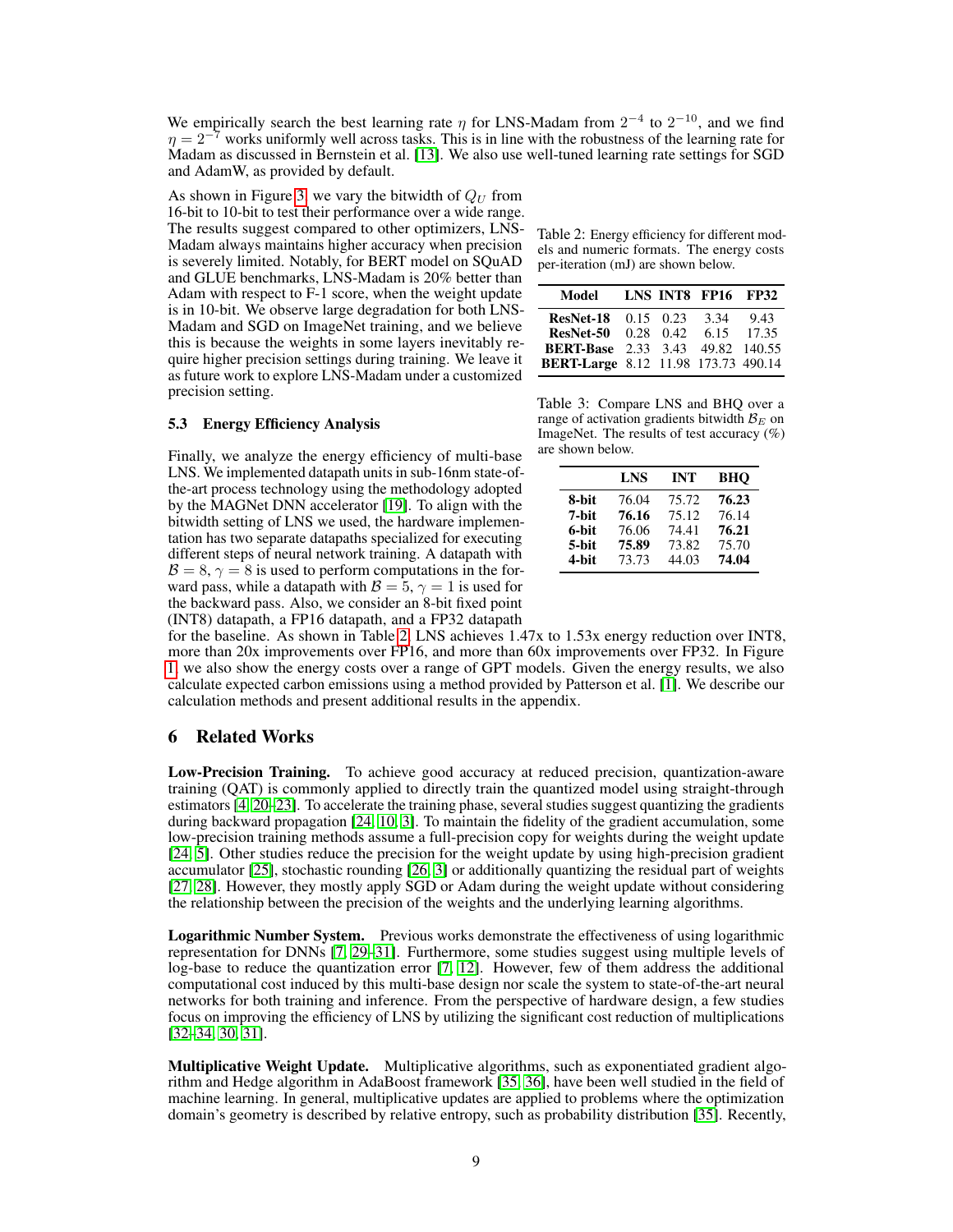[\[13\]](#page-10-2) proposes an optimizer Madam that focuses on optimization domains described by any relative distance measure instead of only relative entropy. Madam shows great performance in training large-scale neural networks. However, Madam requires full-precision training without considering its connection to LNS-based low-precision training.

## 7 Discussions and Broader Impacts

In this work, we propose an end-to-end low-precision training framework using multi-base LNS and learning algorithm LNS-Madam. One of the most important applications of our low-precision framework is learning neural networks over energy-constrained edge devices. This is fundamental for intelligent edge devices to easily adapt to the changing and non-stationary environments by learning on the device. Also, our work has positive societal outcomes for energy conservation and environmental cleaning. Based on our energy analysis, our multi-base LNS reduces the carbon emissions by 98% around for full training of ResNet-50 on ImageNet. This shows a promising opportunity for using LNS-based hardware to conduct environmental-friendly deep learning research in the future.

## Acknowledgements

We would like to sincerely thank Mohammad Shoeybi and Yuanyuan Shi for meaningful discussions and suggestions. A. Anandkumar gratefully acknowledges the support from Bren endowed chair at Caltech.

## References

- <span id="page-9-0"></span>[1] David Patterson, Joseph Gonzalez, Quoc Le, Chen Liang, Lluis-Miquel Munguia, Daniel Rothchild, David So, Maud Texier, and Jeff Dean. Carbon emissions and large neural network training, 2021.
- <span id="page-9-1"></span>[2] Suyog Gupta, Ankur Agrawal, Kailash Gopalakrishnan, and Pritish Narayanan. Deep learning with limited numerical precision. In *International Conference on Machine Learning*, 2015.
- <span id="page-9-2"></span>[3] Naigang Wang, Jungwook Choi, Daniel Brand, Chia-Yu Chen, and Kailash Gopalakrishnan. Training deep neural networks with 8-bit floating point numbers. In *Neural Information Processing Systems*, 2018.
- <span id="page-9-3"></span>[4] Yoshua Bengio, Nicholas Léonard, and Aaron Courville. Estimating or propagating gradients through stochastic neurons for conditional computation. *arXiv preprint arXiv:1308.3432*, 2013.
- <span id="page-9-4"></span>[5] Jianfei Chen, Yu Gai, Zhewei Yao, Michael W Mahoney, and Joseph E Gonzalez. A statistical framework for low-bitwidth training of deep neural networks. *arXiv preprint arXiv:2010.14298*, 2020.
- <span id="page-9-5"></span>[6] NVIDIA Corporation. Nvidia a100 tensor core gpu architecture. *NVIDIA*, 2020.
- <span id="page-9-6"></span>[7] Daisuke Miyashita, Edward H. Lee, and Boris Murmann. Convolutional neural networks using logarithmic data representation, 2016.
- <span id="page-9-7"></span>[8] Jonathan Frankle and Michael Carbin. The lottery ticket hypothesis: Finding sparse, trainable neural networks. *arXiv preprint arXiv:1803.03635*, 2018.
- <span id="page-9-8"></span>[9] Thomas M. Bartol, Jr., Cailey Bromer, Justin Kinney, Michael A. Chirillo, Jennifer N. Bourne, Kristen M. Harris, and Terrence J. Sejnowski. Nanoconnectomic upper bound on the variability of synaptic plasticity. *eLife*, 2015.
- <span id="page-9-9"></span>[10] Xiao Sun, Naigang Wang, Chia-Yu Chen, Jiamin Ni, Ankur Agrawal, Xiaodong Cui, Swagath Venkataramani, Kaoutar El Maghraoui, Vijayalakshmi (Viji) Srinivasan, and Kailash Gopalakrishnan. Ultra-low precision 4-bit training of deep neural networks. In H. Larochelle, M. Ranzato, R. Hadsell, M. F. Balcan, and H. Lin, editors, *Advances in Neural Information Processing Systems*, volume 33, pages 1796–1807. Curran Associates, Inc., 2020. URL [https://proceedings.neurips.cc/paper/2020/file/](https://proceedings.neurips.cc/paper/2020/file/13b919438259814cd5be8cb45877d577-Paper.pdf) [13b919438259814cd5be8cb45877d577-Paper.pdf](https://proceedings.neurips.cc/paper/2020/file/13b919438259814cd5be8cb45877d577-Paper.pdf).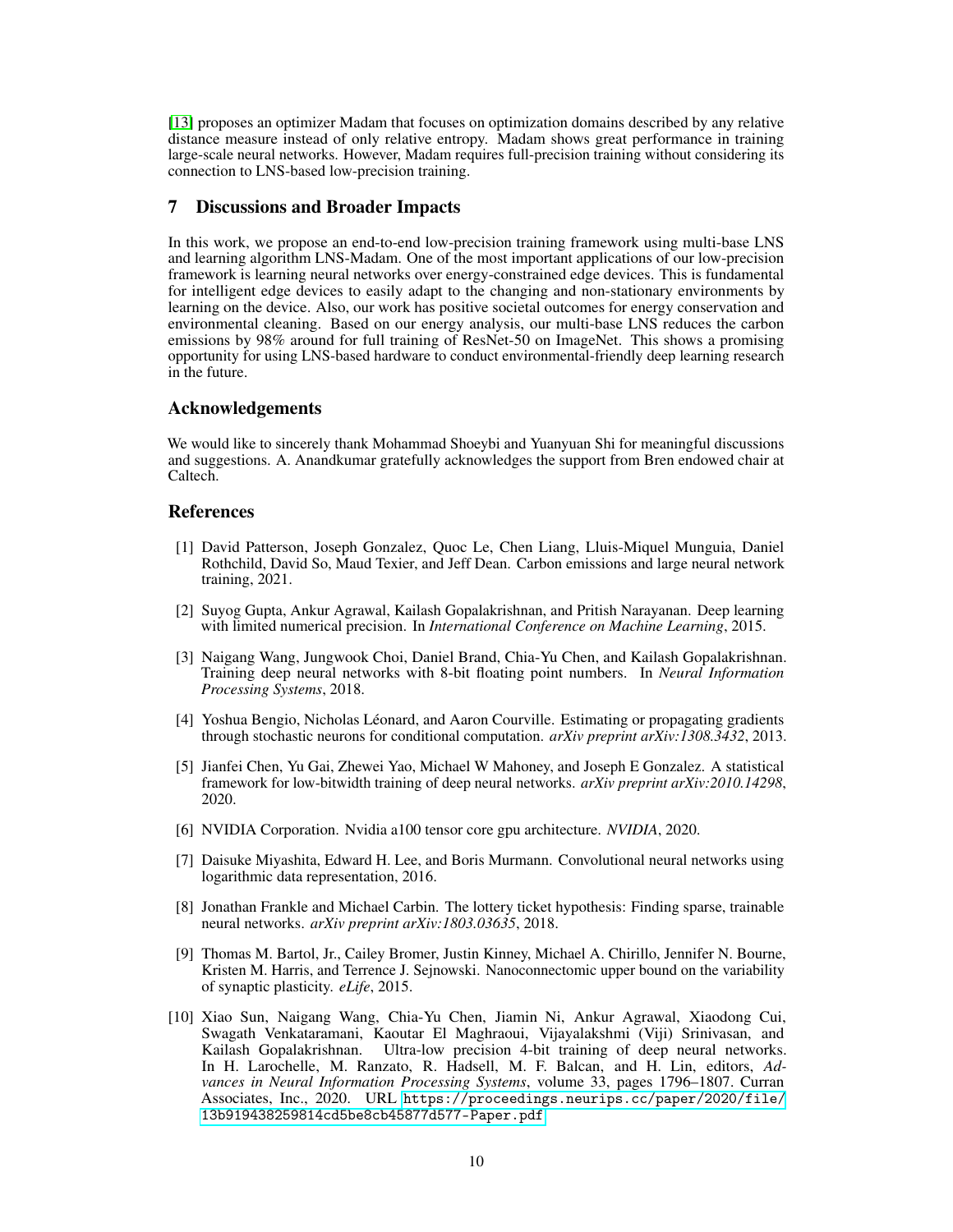- <span id="page-10-0"></span>[11] Deepak Narayanan, Mohammad Shoeybi, Jared Casper, Patrick LeGresley, Mostofa Patwary, Vijay Anand Korthikanti, Dmitri Vainbrand, Prethvi Kashinkunti, Julie Bernauer, Bryan Catanzaro, Amar Phanishayee, and Matei Zaharia. Efficient large-scale language model training on gpu clusters, 2021.
- <span id="page-10-1"></span>[12] Sebastian Vogel, Mengyu Liang, Andre Guntoro, Walter Stechele, and Gerd Ascheid. Efficient hardware acceleration of cnns using logarithmic data representation with arbitrary log-base. In *Proceedings of the International Conference on Computer-Aided Design*, ICCAD '18, New York, NY, USA, 2018. Association for Computing Machinery. ISBN 9781450359504. doi: 10.1145/3240765.3240803. URL <https://doi.org/10.1145/3240765.3240803>.
- <span id="page-10-2"></span>[13] Jeremy Bernstein, Jiawei Zhao, Markus Meister, Ming-Yu Liu, Anima Anandkumar, and Yisong Yue. Learning compositional functions via multiplicative weight updates. *arXiv preprint arXiv:2006.14560*, 2020.
- <span id="page-10-3"></span>[14] J. N. Mitchell. Computer multiplication and division using binary logarithms. *IRE Transactions on Electronic Computers*, EC-11(4):512–517, 1962. doi: 10.1109/TEC.1962.5219391.
- <span id="page-10-4"></span>[15] Brian Chmiel, Liad Ben-Uri, Moran Shkolnik, Elad Hoffer, Ron Banner, and Daniel Soudry. Neural gradients are near-lognormal: improved quantized and sparse training. In *International Conference on Learning Representations*, 2021. URL [https://openreview.net/forum?](https://openreview.net/forum?id=EoFNy62JGd) [id=EoFNy62JGd](https://openreview.net/forum?id=EoFNy62JGd).
- <span id="page-10-5"></span>[16] Jeremy Bernstein, Jiawei Zhao, Kamyar Azizzadenesheli, and Anima Anandkumar. signSGD with majority vote is communication efficient and fault tolerant. In *International Conference on Learning Representations*, 2019. URL <https://openreview.net/forum?id=BJxhijAcY7>.
- <span id="page-10-6"></span>[17] Jeremy Bernstein, Jiawei Zhao, Kamyar Azizzadenesheli, and Anima Anandkumar. signsgd with majority vote is communication efficient and fault tolerant, 2019.
- <span id="page-10-7"></span>[18] Steve Dai, Rangha Venkatesan, Haoxing Ren, Brian Zimmer, William Dally, and Brucek Khailany. VS-Quant: Per-vector Scaled Quantization for Accurate Low-Precision Neural Network Inference. *arXiv preprint*, 2021.
- <span id="page-10-8"></span>[19] R. Venkatesan, Y. S. Shao, M. Wang, J. Clemons, S. Dai, M. Fojtik, B. Keller, A. Klinefelter, N. Pinckney, P. Raina, Y. Zhang, B. Zimmer, W. J. Dally, J. Emer, S. W. Keckler, and B. Khailany. Magnet: A modular accelerator generator for neural networks. In *2019 IEEE/ACM International Conference on Computer-Aided Design (ICCAD)*, pages 1–8, Nov 2019. doi: 10.1109/ICCAD45719.2019.8942127.
- <span id="page-10-9"></span>[20] Shuchang Zhou, Yuxin Wu, Zekun Ni, Xinyu Zhou, He Wen, and Yuheng Zou. Dorefa-net: Training low bitwidth convolutional neural networks with low bitwidth gradients. *arXiv preprint arXiv:1606.06160*, 2016.
- [21] Mohammad Rastegari, Vicente Ordonez, Joseph Redmon, and Ali Farhadi. Xnor-net: Imagenet classification using binary convolutional neural networks. In *European conference on computer vision*, pages 525–542. Springer, 2016.
- [22] Aojun Zhou, Anbang Yao, Yiwen Guo, Lin Xu, and Yurong Chen. Incremental network quantization: Towards lossless cnns with low-precision weights. *arXiv preprint arXiv:1702.03044*, 2017.
- <span id="page-10-10"></span>[23] Benoit Jacob, Skirmantas Kligys, Bo Chen, Menglong Zhu, Matthew Tang, Andrew Howard, Hartwig Adam, and Dmitry Kalenichenko. Quantization and training of neural networks for efficient integer-arithmetic-only inference. In *Proceedings of the IEEE Conference on Computer Vision and Pattern Recognition*, pages 2704–2713, 2018.
- <span id="page-10-11"></span>[24] Ron Banner, Itay Hubara, Elad Hoffer, and Daniel Soudry. Scalable methods for 8-bit training of neural networks. In S. Bengio, H. Wallach, H. Larochelle, K. Grauman, N. Cesa-Bianchi, and R. Garnett, editors, *Advances in Neural Information Processing Systems*, volume 31, pages 5145–5153. Curran Associates, Inc., 2018. URL [https://proceedings.neurips.](https://proceedings.neurips.cc/paper/2018/file/e82c4b19b8151ddc25d4d93baf7b908f-Paper.pdf) [cc/paper/2018/file/e82c4b19b8151ddc25d4d93baf7b908f-Paper.pdf](https://proceedings.neurips.cc/paper/2018/file/e82c4b19b8151ddc25d4d93baf7b908f-Paper.pdf).
- <span id="page-10-12"></span>[25] Charbel Sakr and Naresh Shanbhag. Per-tensor fixed-point quantization of the back-propagation algorithm. In *International Conference on Learning Representations*, 2019. URL [https:](https://openreview.net/forum?id=rkxaNjA9Ym) [//openreview.net/forum?id=rkxaNjA9Ym](https://openreview.net/forum?id=rkxaNjA9Ym).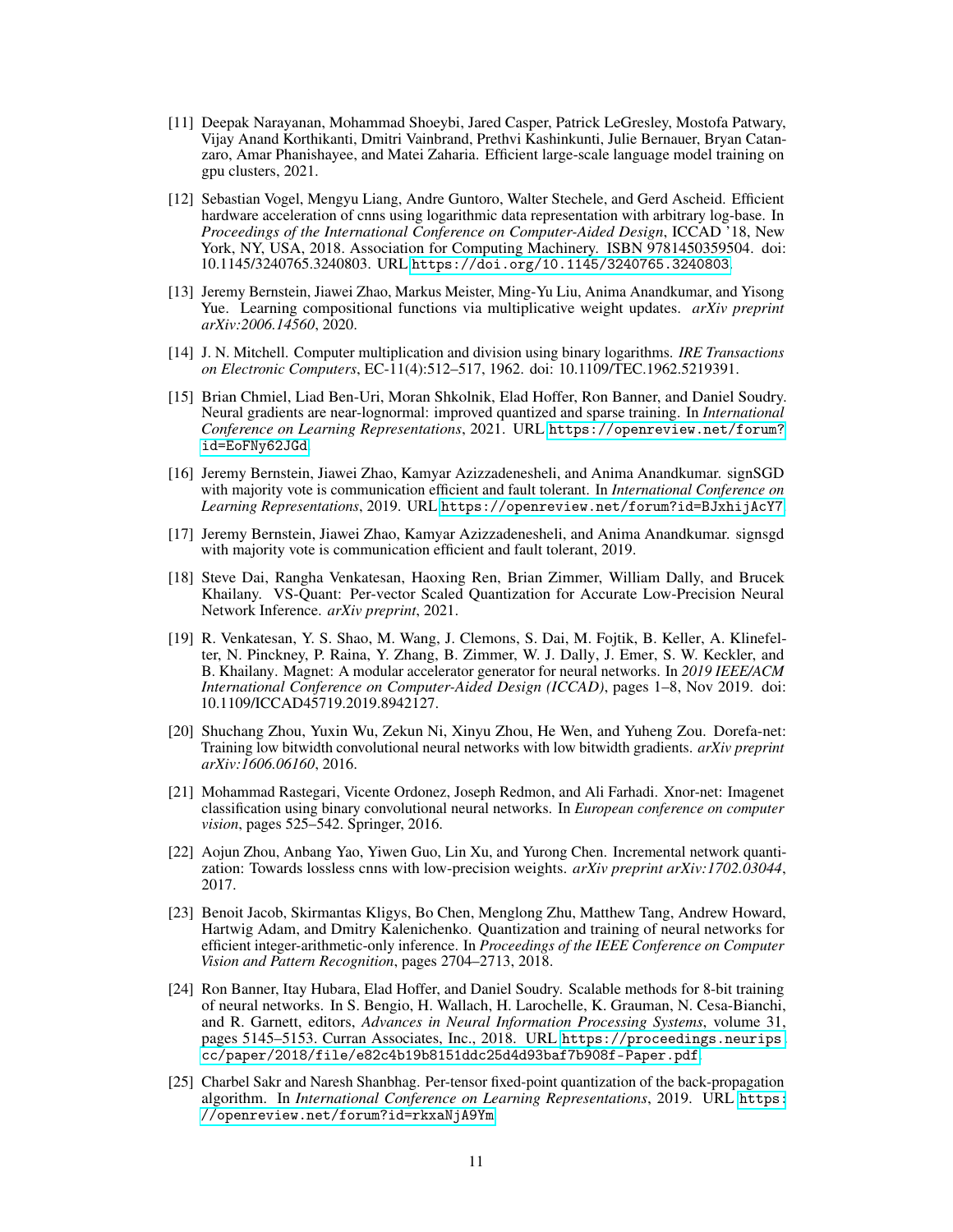- <span id="page-11-0"></span>[26] Shuang Wu, Guoqi Li, Feng Chen, and Luping Shi. Training and inference with integers in deep neural networks. In *International Conference on Learning Representations*, 2018. URL <https://openreview.net/forum?id=HJGXzmspb>.
- <span id="page-11-1"></span>[27] Xiao Sun, Jungwook Choi, Chia-Yu Chen, Naigang Wang, Swagath Venkataramani, Vijayalakshmi Viji Srinivasan, Xiaodong Cui, Wei Zhang, and Kailash Gopalakrishnan. Hybrid 8-bit floating point (hfp8) training and inference for deep neural networks. *Advances in neural information processing systems*, 32:4900–4909, 2019.
- <span id="page-11-2"></span>[28] Christopher De Sa, Megan Leszczynski, Jian Zhang, Alana Marzoev, Christopher R. Aberger, Kunle Olukotun, and Christopher Ré. High-accuracy low-precision training, 2018.
- <span id="page-11-3"></span>[29] E. H. Lee, D. Miyashita, E. Chai, B. Murmann, and S. S. Wong. Lognet: Energy-efficient neural networks using logarithmic computation. In *2017 IEEE International Conference on Acoustics, Speech and Signal Processing (ICASSP)*, pages 5900–5904, 2017. doi: 10.1109/ICASSP.2017. 7953288.
- <span id="page-11-7"></span>[30] Jeff Johnson. Rethinking floating point for deep learning. *arXiv preprint arXiv:1811.01721*, 2018.
- <span id="page-11-4"></span>[31] J. Johnson. Efficient, arbitrarily high precision hardware logarithmic arithmetic for linear algebra. In *2020 IEEE 27th Symposium on Computer Arithmetic (ARITH)*, pages 25–32, 2020. doi: 10.1109/ARITH48897.2020.00013.
- <span id="page-11-5"></span>[32] Hassaan Saadat, Haseeb Bokhari, and Sri Parameswaran. Minimally biased multipliers for approximate integer and floating-point multiplication. *IEEE Transactions on Computer-Aided Design of Integrated Circuits and Systems*, 37(11):2623–2635, 2018.
- [33] Hassaan Saadat, Haris Javaid, and Sri Parameswaran. Approximate integer and floating-point dividers with near-zero error bias. In *2019 56th ACM/IEEE Design Automation Conference (DAC)*, pages 1–6. IEEE, 2019.
- <span id="page-11-6"></span>[34] Hassaan Saadat, Haris Javaid, Aleksandar Ignjatovic, and Sri Parameswaran. Realm: reducederror approximate log-based integer multiplier. In *2020 Design, Automation & Test in Europe Conference & Exhibition (DATE)*, pages 1366–1371. IEEE, 2020.
- <span id="page-11-8"></span>[35] Jyrki Kivinen and Manfred K. Warmuth. Exponentiated gradient versus gradient descent for linear predictors. *Information and Computation*, 1997.
- <span id="page-11-9"></span>[36] Yoav Freund and Robert E Schapire. A decision-theoretic generalization of on-line learning and an application to boosting. *Journal of Computer and System Sciences*, 1997.
- <span id="page-11-10"></span>[37] M.C. McFarland, A.C. Parker, and R. Camposano. The high-level synthesis of digital systems. *Proceedings of the IEEE*, 78(2):301–318, Feb. 1990.
- <span id="page-11-11"></span>[38] Hao Wu, Patrick Judd, Xiaojie Zhang, Mikhail Isaev, and Paulius Micikevicius. Integer quantization for deep learning inference: Principles and empirical evaluation. *arXiv preprint arXiv:2004.09602*, 2020.
- <span id="page-11-12"></span>[39] Nvidia v100 tensor core gpu. URL [https://www.nvidia.com/en-us/data-center/](https://www.nvidia.com/en-us/data-center/v100/) [v100/](https://www.nvidia.com/en-us/data-center/v100/).
- <span id="page-11-13"></span>[40] K. He, X. Zhang, S. Ren, and J. Sun. Deep residual learning for image recognition. In *Computer Vision and Pattern Recognition*, 2016.
- <span id="page-11-14"></span>[41] Jacob Devlin, Ming-Wei Chang, Kenton Lee, and Kristina Toutanova. Bert: Pre-training of deep bidirectional transformers for language understanding. *arXiv preprint arXiv:1810.04805*, 2018.
- <span id="page-11-15"></span>[42] Alex Krizhevsky. Learning multiple layers of features from tiny images. Technical report, University of Toronto, 2009.
- <span id="page-11-16"></span>[43] Jia Deng, Wei Dong, Richard Socher, Li-Jia Li, Kai Li, and Li Fei-Fei. Imagenet: A large-scale hierarchical image database. In *Computer Vision and Pattern Recognition*, 2009.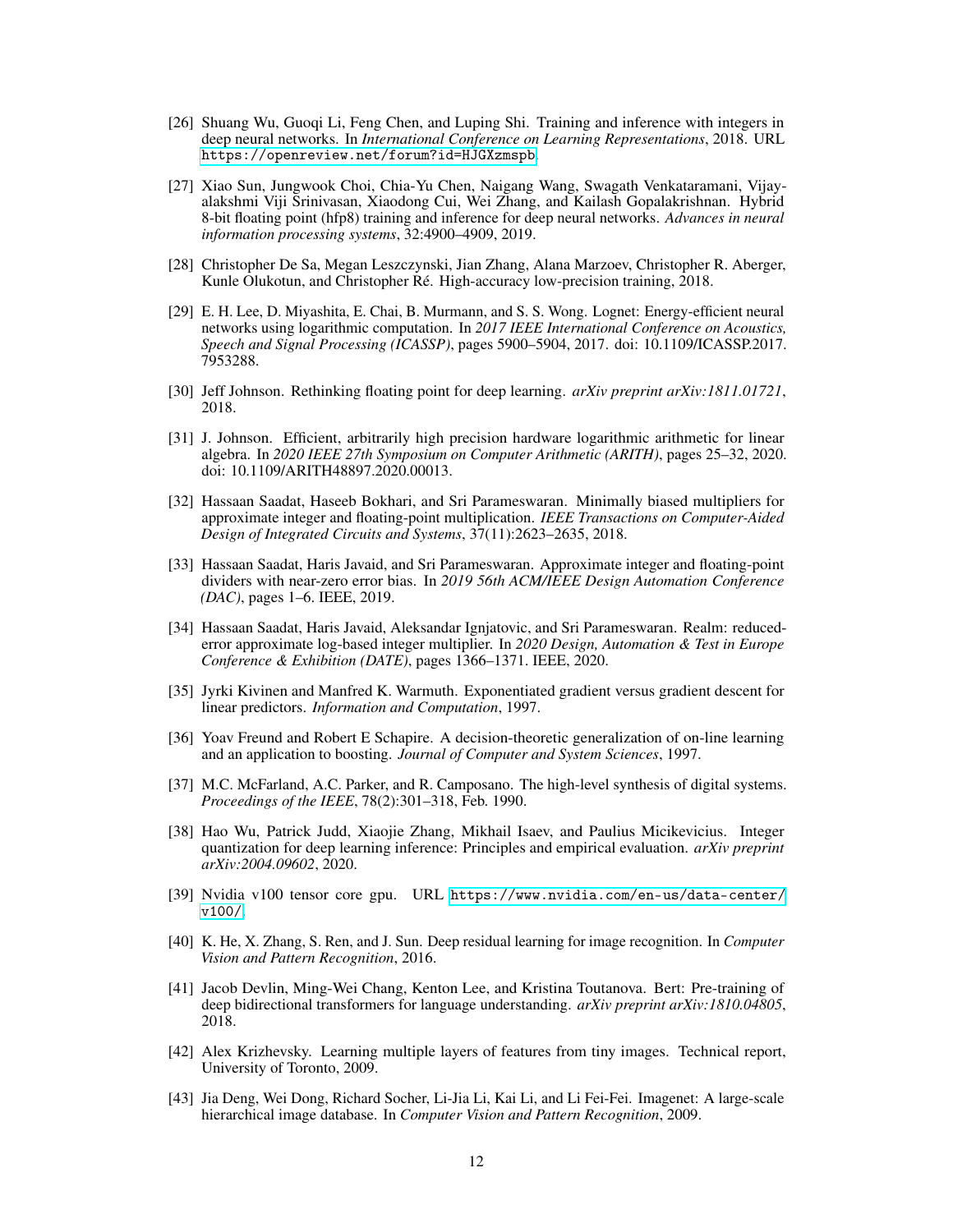- <span id="page-12-0"></span>[44] Pranav Rajpurkar, Jian Zhang, Konstantin Lopyrev, and Percy Liang. SQuAD: 100,000+ questions for machine comprehension of text. In *Proceedings of the 2016 Conference on Empirical Methods in Natural Language Processing*, pages 2383–2392, Austin, Texas, November 2016. Association for Computational Linguistics. doi: 10.18653/v1/D16-1264. URL <https://www.aclweb.org/anthology/D16-1264>.
- <span id="page-12-1"></span>[45] Alex Wang, Amanpreet Singh, Julian Michael, Felix Hill, Omer Levy, and Samuel Bowman. GLUE: A multi-task benchmark and analysis platform for natural language understanding. In *Proceedings of the 2018 EMNLP Workshop BlackboxNLP: Analyzing and Interpreting Neural Networks for NLP*, pages 353–355, Brussels, Belgium, November 2018. Association for Computational Linguistics. doi: 10.18653/v1/W18-5446. URL [https://www.aclweb.org/](https://www.aclweb.org/anthology/W18-5446) [anthology/W18-5446](https://www.aclweb.org/anthology/W18-5446).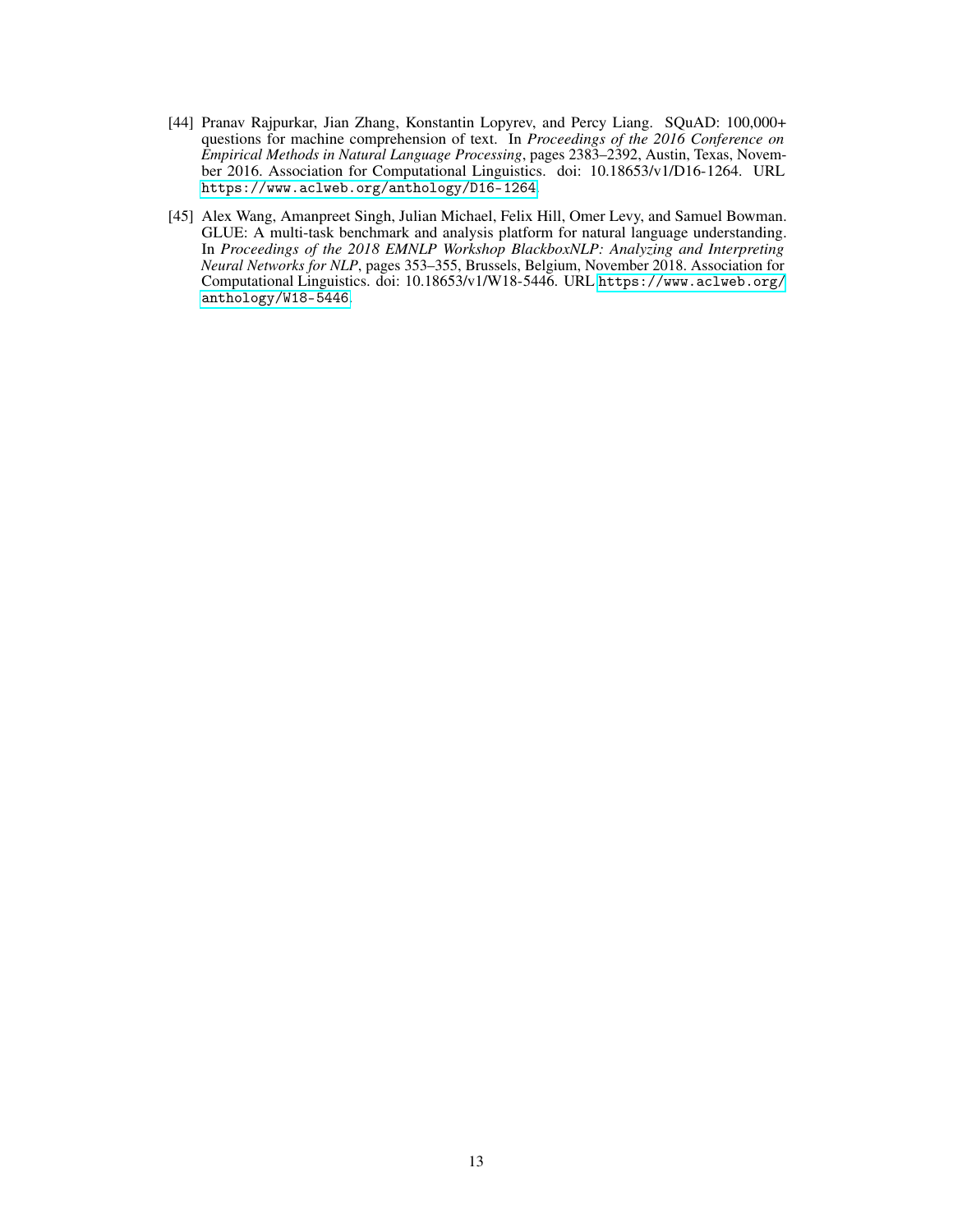## A Quantization Error Analysis

Here we present proofs of theorems and lemmas presented in the main paper, as well as some additional details of the empirical evaluations.

#### A.1 Proofs

Before presenting the proofs, we want to clarify the error definition and assumptions introduced in the main paper. Previously, we claim that minimizing  $r_t = ||log_2|W_{t+1}|| - log_2|W_{t+1}|||^2$  is equivalent to minimizing relative quantization error  $||(W_{t+1} - W_{t+1}^U)/W_{t+1}||^2$ . To better understand it, we transform the form of relative quantization error as follows:

$$
||(W_{t+1} - W_{t+1}^U)/W_{t+1}||^2 = ||(I - W_{t+1}^U)/W_{t+1}||^2
$$
  
\n
$$
= ||(I - |W_{t+1}^U)/|W_{t+1}||^2 \qquad (sign(W_{t+1}^U) = sign(W_{t+1}))
$$
  
\n
$$
= ||(I - 2^{\log_2 |W_{t+1}^U| - \log_2 |W_{t+1}||^2} \qquad (transfer to base-2 logarithmic space)
$$

This relaxation suggests that minimizing  $r_t$  is equivalent to minimizing the relative quantization error.

We start to introduce the simplified logarithmic quantization we used for the analysis. The stochastic rounding (SR) is defined as follows:

$$
SR(x) = \begin{cases} \begin{bmatrix} x \\ x \end{bmatrix} + 1 & \text{for } p \le x - \lfloor x \rfloor, \\ \text{otherwise,} \end{cases}
$$
 (8)

where  $p \in [0, 1]$  is generated by a uniform random number generator. SR makes sure the rounded number is an unbiased estimate of its full-precision counterpart:  $\mathbb{E} \, \text{SR}(x) = x$ , which is an important property for the analysis.

Equipped with SR, we define the simplified logarithmic quantization function:

$$
Q_{\text{log}}(x) = sign(x) \times 2^{\tilde{x}/\gamma},\tag{9}
$$

where  $\tilde{x} = SR(\log_2 |x| \times \gamma)$ . We ignore the scale factor and the clamping function to ensure our focus is on the effect of the quantization gap instead of the dynamic range.

Before proving our main results, we want to introduce an important proposition that describes the error introduced by stochastic rounding.

<span id="page-13-1"></span>**Proposition 1.** For any vector x, the quantization error introduced by stochastic rounding  $r =$  $S\mathcal{R}(x) - x$  *can be bounded in expectation, as:* 

<span id="page-13-0"></span>
$$
\mathbb{E} \|r\|^2 \le \sqrt{d} \|x\|,\tag{10}
$$

*where d is the dimension of* x*.*

*Proof.* Let  $r_i$  denotes the *i*th element of r and let  $q_i = x_i - \lfloor x_i \rfloor$ .  $r_i$  can be represented as follows:

$$
r_i = \begin{cases} \lfloor x_i \rfloor + 1 - x_i & \text{for } p \le x_i - \lfloor x_i \rfloor, \\ \lfloor x_i \rfloor - x_i & \text{otherwise,} \end{cases}
$$

$$
= \begin{cases} -q_i + 1 & \text{for } p \le q_i, \\ -q_i & \text{otherwise.} \end{cases}
$$

 $r_i$  can be bounded by expectation, as:

$$
\mathbb{E} r_i^2 \le (-q_i + 1)^2 q_i + (-q_i)^2 (1 - q_i) \n= q_i (1 - q_i) \n\le \min\{q_i, 1 - q_i\} \n= \min\{x_i - \lfloor x_i \rfloor, 1 - x_i + \lfloor x_i \rfloor\} \n\le |x_i|.
$$

Therefore, by summing over index  $i$ , we can get:

$$
\mathbb{E} \|r\|^2 \le \|x\|_1
$$
  

$$
\le \sqrt{d} \|x\|.
$$

 $\Box$ 

Now we start to prove Theorem [1](#page-5-0) given  $U_{GD} = W - \eta \nabla_W$ .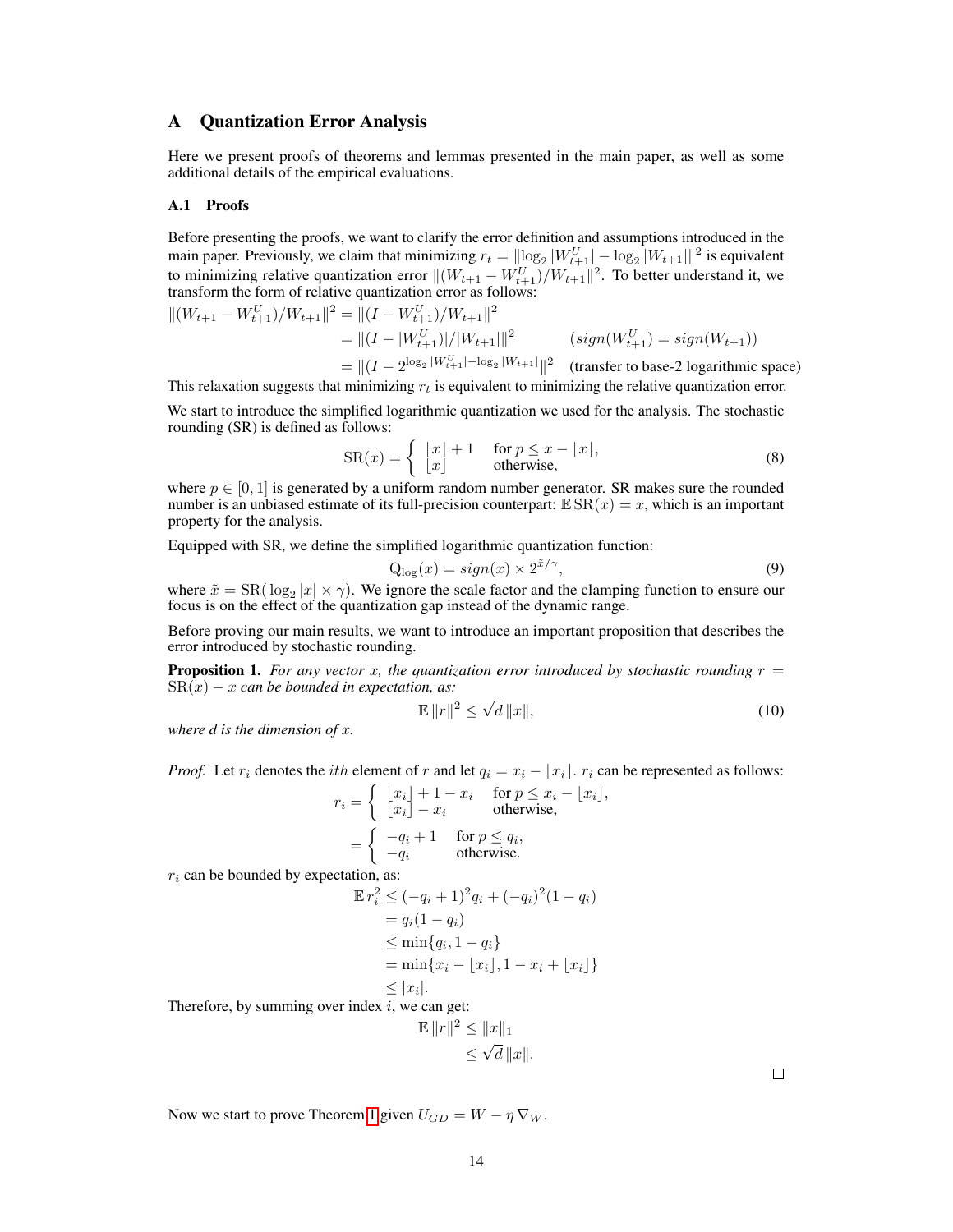**Theorem 1.** *The quantization error*  $r_{t,GD}$  *introduced by logarithmic quantized gradient descent at iteration* t *can be bounded in expectation, as:*

<span id="page-14-0"></span>
$$
\mathbb{E} r_{t,GD} \le \frac{\sqrt{d}}{\gamma} \left\| \log_2 \left( |W_t| - \eta_1 \nabla_{W_t} \right) \right\|, \tag{4}
$$

*where d is the dimension of* W *and*  $\eta_1$  *is the learning rate of*  $U_{GD}$ *.* 

*Proof.*

$$
\mathbb{E} r_{t,GD} = ||\log_2 |\mathcal{Q}_{\log}(W_t - \eta_1 \nabla_{W_t})| - \log_2 |W_t - \eta_1 \nabla_{W_t}||^2.
$$
\nBy replacing  $\mathcal{Q}_{\log}$  with Equation 9, we can get:

\n
$$
\tag{11}
$$

$$
\log_2 |Q_{\log}(W_t - \eta_1 \nabla_{W_t})| = \frac{1}{\gamma} \operatorname{SR}(\gamma \log_2 |W_t - \eta_1 \nabla_{W_t}|).
$$

Plug it back to Equation [11:](#page-14-0)

$$
\mathbb{E} r_{t, GD} = \frac{1}{\gamma^2} \|\text{SR}(\gamma \log_2 |W_t - \eta_1 \nabla_{W_t}|) - \gamma \log_2 |W_t - \eta_1 \nabla_{W_t}|\|^2.
$$

Given Proposition [1,](#page-13-1) we can upper bound the quantization error introduced by stochastic rounding:

 $\|\text{SR}(\gamma \log_2 |W_t - \eta_1 \nabla_{W_t}|) - \gamma \log_2 |W_t - \eta_1 \nabla_{W_t}|\|^2 \leq \sqrt{d} \|\gamma \log_2 |W_t - \eta_1 \nabla_{W_t}|\|.$ Therefore, we can get:

$$
\mathbb{E} r_{t, GD} \le \frac{\sqrt{d}}{\gamma^2} \|\gamma \log_2 |W_t - \eta_1 \nabla_{W_t}|\|
$$
  

$$
\le \frac{\sqrt{d}}{\gamma} \|\log_2 |W_t - \eta_1 \nabla_{W_t}|\|.
$$

Given  $U_{MUL} = sign(W) \odot 2^{\tilde{W}-\eta \nabla_W \odot sign(W)}$  $U_{MUL} = sign(W) \odot 2^{\tilde{W}-\eta \nabla_W \odot sign(W)}$  $U_{MUL} = sign(W) \odot 2^{\tilde{W}-\eta \nabla_W \odot sign(W)}$ , Theorem 2 follows a similar proof as Theorem [1.](#page-5-0) **Theorem 2.** *The quantization error*  $r_{t,MUL}$  *introduced by logarithmic quantized multiplicative weight update at iteration* t *can be bounded in expectation, as:*

$$
\mathbb{E}\,r_{t,MUL} \leq \frac{\sqrt{d}\,\eta_2}{\gamma}\,\|\nabla_{W_t}\|,\tag{5}
$$

*where d is the dimension of* W *and*  $\eta_2$  *is the learning rate of*  $U_{MUL}$ *.* 

*Proof.*

$$
\mathbb{E} \, r_{t,MUL} = ||\log_2 |\mathcal{Q}_{\log}(2^{\tilde{W}_t - \eta_2 \, \nabla_{W_t} \odot sign(W_t)})| - \log_2 |2^{\tilde{W}_t - \eta_2 \, \nabla_{W_t} \odot sign(W_t)}||^2. \tag{12}
$$
\nBy replacing  $\mathcal{Q}_{\log}$  with Equation 9, we can get:

$$
\log_2 |Q_{\log}(2^{\tilde{W}_t-\eta_2 \nabla_{W_t}\odot sign(W_t)})| = \frac{1}{\gamma} \, SR(\gamma \, (\tilde{W}_t-\eta_2 \nabla_{W_t} \odot sign(W_t))).
$$

Plug it back to Equation [12:](#page-14-1)

$$
\mathbb{E} r_{t,MUL} = \frac{1}{\gamma^2} \|\text{SR}(\gamma(\tilde{W}_t - \eta_2 \nabla_{W_t} \odot sign(W_t))) - \gamma(\tilde{W}_t - \eta_2 \nabla_{W_t} \odot sign(W_t))\|^2.
$$

Because  $\tilde{W}_t$  is already an integer,  $\text{SR}(\gamma \tilde{W}_t) - \gamma \tilde{W}_t = 0$ , and thus we can eliminate  $\tilde{W}_t$  in the equation:

$$
\mathbb{E} r_{t,MUL} = \frac{1}{\gamma^2} \|\text{SR}(-\gamma \eta_2 \nabla_{W_t} \odot sign(W_t)) + \gamma \eta_2 \nabla_{W_t} \odot sign(W_t)\|^2.
$$

Similar to the proof of Theorem [1,](#page-5-0) we can upper bound it using Proposition [1,](#page-13-1) and get:

$$
\mathbb{E} r_{t,MUL} \leq \frac{\sqrt{d}}{\gamma^2} \|\gamma \eta_2 \nabla_{W_t} \odot sign(W_t)\|
$$
  

$$
\leq \frac{\sqrt{d} \eta_2}{\gamma} \|\nabla_{W_t}\|.
$$

Lemma 1. Assume the multiplicative learning algorithm  $U_{MUL}$  only receives the sign information *of gradients where*  $U_{MUL} = \tilde{W} - \eta_2 sign(\nabla_W) \odot sign(W)$ . The upper bound on quantization

<span id="page-14-1"></span> $\Box$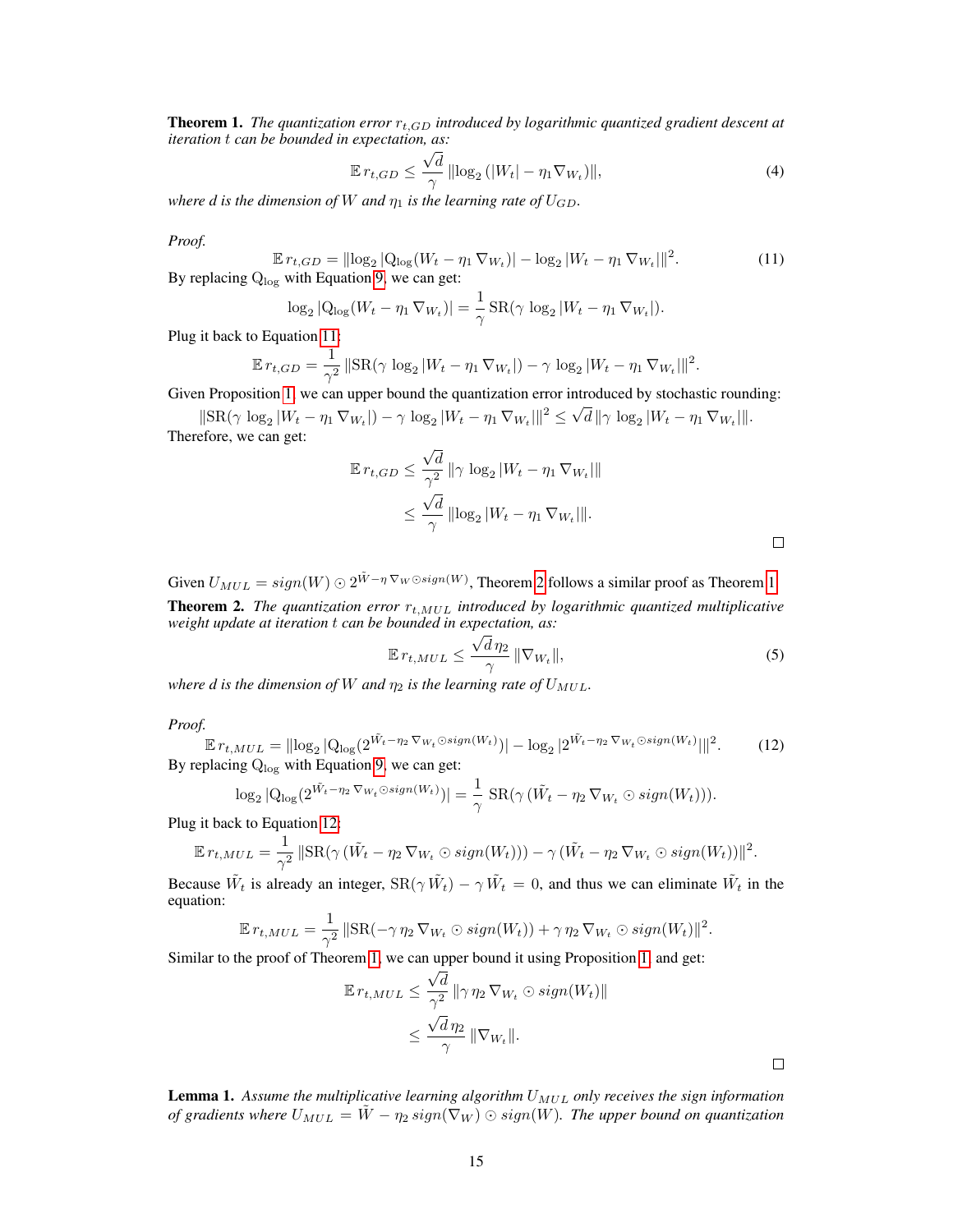*error*  $r_{t,MUL}$  *becomes:* 

$$
\mathbb{E}\,r_{t,MUL} \leq \frac{d\,\eta_2}{\gamma}.\tag{6}
$$

*Proof.* We can simply replace  $\nabla_{W_t}$  with  $sign(\nabla_{W_t})$  in the result of Theorem [2,](#page-5-1) and show:

$$
\frac{\sqrt{d}\,\eta_2}{\gamma}\,\|sign(\nabla_{W_t})\| \leq \frac{d\,\eta_2}{\gamma}.
$$

#### A.2 Evaluations

As shown in Figure [2,](#page-4-0) we evaluate empirical quantization errors from different learning algorithms when training ResNet-50 on ImageNet. The quantization error is computed at each iteration by  $\|\log_2|W_{t+1}^U| - \log_2|W_{t+1}|\|^2$ . We run each experiment with a full epoch and average the quantization error over iterations. When varying learning rate  $\eta$ , we fix the base factor  $\gamma$  as  $2^{10}$ . We also fix  $\eta$ as  $2^{-6}$  when varying  $\gamma$ .

## B Multi-Base LNS

where

#### B.1 Conversion Approximation

We first recap the dot product operation we defined before.

$$
\mathbf{a}^T \mathbf{b} = \sum_{i=1}^n \text{sign}_i \times 2^{\tilde{\mathbf{a}}_i/\gamma} \times 2^{\tilde{\mathbf{b}}_i/\gamma} = \sum_{i=1}^n \text{sign}_i \times 2^{(\tilde{\mathbf{a}}_i + \tilde{\mathbf{b}}_i)/\gamma} = \sum_{i=1}^n \text{sign}_i \times 2^{\tilde{p}_i/\gamma},\qquad(13)
$$
  
sign<sub>i</sub> = sign( $\mathbf{a}_i$ )  $\oplus$  sign( $\mathbf{b}_i$ ).

To understand how we approximate the conversion, we first introduce how ordinary conversion is computed in LNS. Let  $\tilde{p_{iq}}$  and  $\tilde{p_{ir}}$  be positive integers representing quotient and remainder of the intermediate result  $\tilde{p}_i/\gamma$  in Equation [13,](#page-15-0) and let  $v_r = 2^{p_{ir}/\gamma}$ . Therefore,

<span id="page-15-0"></span>
$$
2^{\tilde{p_i}/\gamma} = 2^{\tilde{p_i}/\gamma} = 2^{p_{iq}^{\gamma} + p_{ir}^{\gamma}/\gamma} = 2^{p_{iq}^{\gamma}} \times 2^{p_{ir}^{\gamma}/\gamma}
$$
  
=  $(v_r \ll \tilde{p_{iq}}),$  (14)

where  $<<$  is left bit-shifting. This transformation enables fast conversion by applying efficient bit-shifting over  $v_r$  whose value is bounded by the remainder. The different constant values of  $v_r = 2^{p_{ir}/\gamma}$  can be pre-computed and stored in a hardware look-up table (LUT), where the remainder  $\tilde{p}_{ir}$  is used to select the constant for  $v_r$ . The quotient  $\tilde{p}_{iq}$  then determines how far to shift the constant. Furthermore, because  $\gamma = 2^b$ , the least significant bits (LSB) of the exponent are the remainder and the most significant bits (MSB) are the quotient. As the size of the LUT grows, the computational overhead from conversion increases significantly. Typically, the LUT is required to contain  $2^b$  entries for storing all possible values of  $v_r$ , which can be a large overhead for large values of b.

A straightforward solution for reducing the size of LUT is utilizing Mitchell approximation [\[14\]](#page-10-3):  $v_r = 2^{p_{ir}/2^b} = (1 + p_{ir}/2^b)$ . However, if  $v_r$  is far away from zero or one, the approximation error induced by Mitchell approximation will be significant. To alleviate this error, we propose a hybrid approximation that trades off efficiency and approximation error. Specifically, we split  $p_{ir}$ into  $p_{irM}$  and  $p_{irL}$  to represent the MSB and LSB of the remainder, respectively. LSB values  $2^{p_{irL}}$ are approximated using Mitchell approximation, and MSB values  $2^{pi\pi M}$  are pre-computed and stored using LUT, such that:

$$
v_r = 2^{p_{ir}^{\tilde{v}}/2^b} = 2^{p_{irM}^{\tilde{v}}/2^b} \times 2^{p_{irL}^{\tilde{v}}/2^b}
$$
  
=  $(1 + p_{irL}^{\tilde{v}}/2^b) \times 2^{p_{irM}^{\tilde{v}}/2^b}$ , (15)

where  $p_{irM}$  and  $p_{irL}$  represent  $b_m$  MSB and  $b_l$  LSB bits of  $p_{ir}$ . This reduces the size of LUT to  $2^{b_m}$ entries. For efficient hardware implementation, we use  $2^{b_m}$  registers to accumulate different partial sum values and then multiply with constants from the LUT.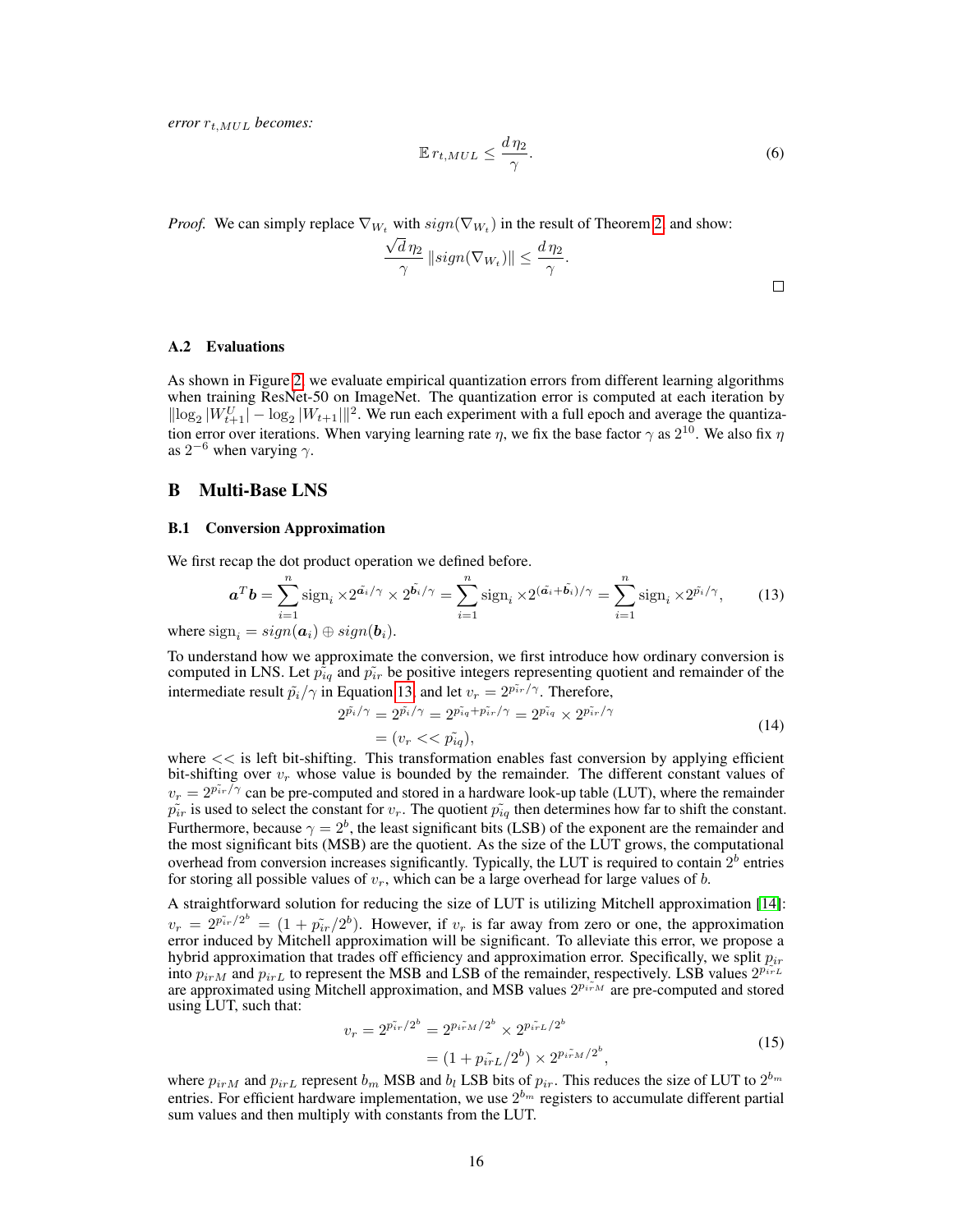|                                 |       | $LUT=1$ $LUT=2$ $LUT=4$ $LUT=8$ |       |       |
|---------------------------------|-------|---------------------------------|-------|-------|
| <b>CIFAR-10</b><br>(Accuracy)   | 92.58 | 92.54                           | 92.68 | 93.43 |
| <b>ImageNet</b><br>(Accuracy)   | 75.80 | 75.85                           | 75.94 | 76.05 |
| <b>SOuAD</b><br>$(F-1)$         | 87.57 | 87.11                           | 88.00 | 87.82 |
| <b>GLUE</b><br>$(F-1)$          | 84.89 | 85.48                           | 86.93 | 88.15 |
| <b>Energy Cost</b><br>(fJ / op) | 12.29 | 14.71                           | 17.24 | 19.02 |

<span id="page-16-0"></span>Table 4: Benchmarking conversion approximation for multi-base LNS. Best prediction performance for each task is highlighted.

## B.2 Approximation-Aware Training

We demonstrate that the approximation error induced by the conversion approximation does not affect the overall accuracy significantly. The deterministic approximators can be viewed as additional non-linear layers in networks, and thus they can be learned during training. Because this process is similar to quantization-aware training, we denote it as approximation-aware training. To verify our hypothesis, we simulate the proposed conversion approximation in LNS. The approximators are only applied to the forward propagation to allow approximation-aware training. After training, an approximated model can also be deployed for fast inference. With 8-bit and base factor  $\gamma = 8$ , we evaluate the approximation setting from  $LUT = 1$  to  $LUT = 8$ . We use the BERT-base model for SQuAD and GLUE in this experiment, and we also report the energy cost per operation for each approximation setting. As shown in Table [4,](#page-16-0) the approximated networks achieve almost no loss of accuracy while reducing energy cost by 35% maximally.

## B.3 Energy Analysis

Logarithmic datapath was coded in C++ and synthesized using a commercial HLS tool to map untimed C++ code to cycle-accurate RTL [\[37\]](#page-11-10). Once the RTL is generated, a standard logic synthesis flow is used to obtain gate-level netlist and estimate area. To evaluate energy consumption, standard power analysis tools use gate-level simulation results from post-synthesis netlist. We perform our analysis in a sub-16nm state-of-the-art process technology. Table [5](#page-16-1) shows the design tools used in the evaluation.

| <b>Design Tools</b>   |                                           |  |  |
|-----------------------|-------------------------------------------|--|--|
| <b>HLS</b> Compiler   | <b>Mentor Graphics Catapult HLS</b>       |  |  |
| Verilog simulator     | Synopsys VCS                              |  |  |
| Logic synthesis       | <b>Synopsys Design Compiler Graphical</b> |  |  |
| <b>Power Analysis</b> | <b>Synopsys PT-PX</b>                     |  |  |

<span id="page-16-1"></span>Table 5: Experimental Setup

# C Experiments

## C.1 End-To-End Hardware Simulation System

We simulate multi-base LNS using a Pytorch-based neural network quantization library that implements a set of common neural network layers (e.g., convolution, fully-connected) for training and inference in both full and quantized modes [\[38\]](#page-11-11). The library supports integer quantization in fixed-point number system originally, and we further extend it to support logarithmic number system as well. The library also provides utilities for scaling values to the representable integer range of the specific number format.

With this library, a typical quantized layer consists of a conventional layer implemented in floatingpoint preceded by a weight quantizer and an input quantizer that convert the weights and inputs of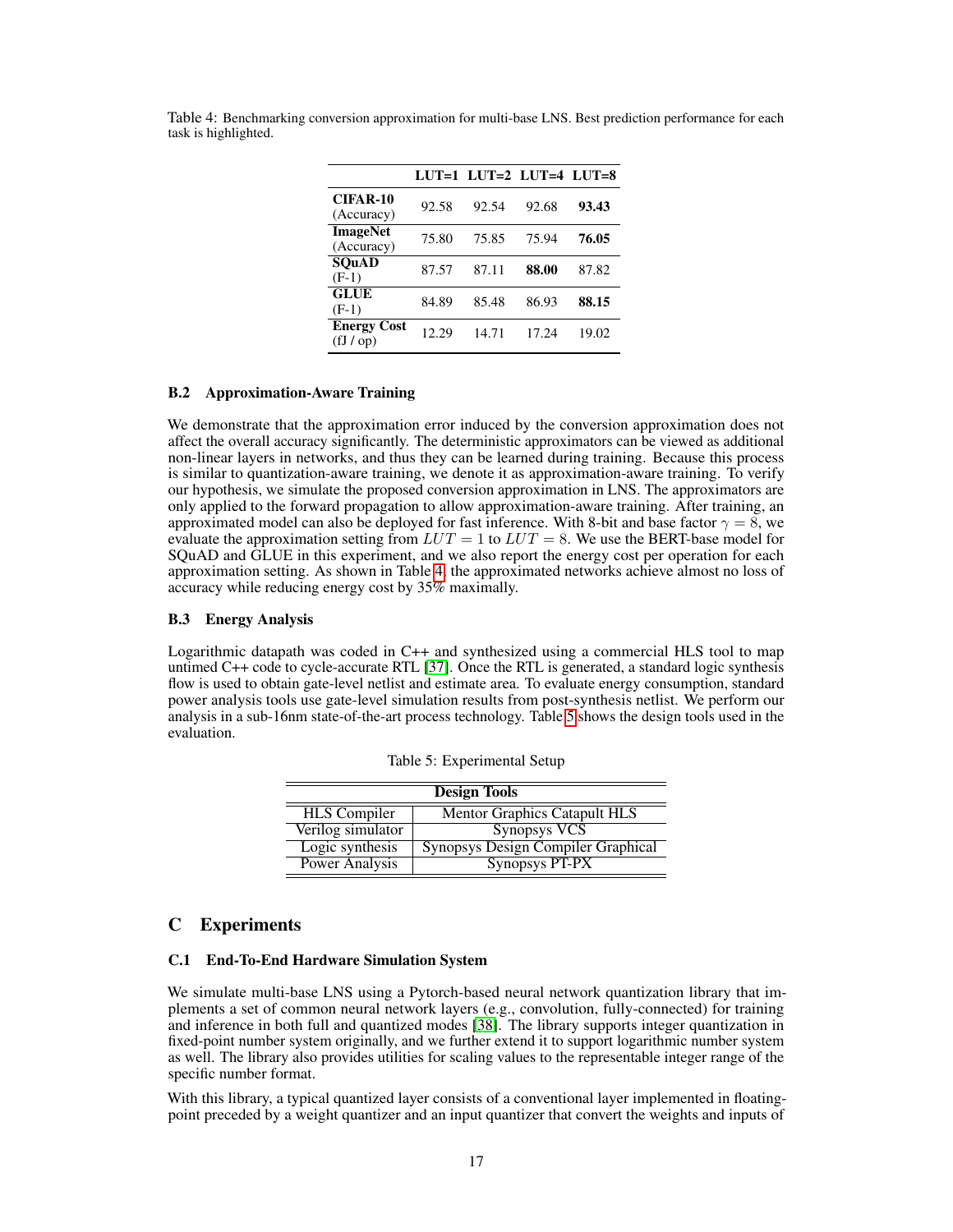the layer to the desired quantized format. For the backward pass, after the gradients pass through the STE in each quantizer, they will also be quantized by  $Q_{\text{loc}}$ .

We run the experiments using our internal computing cluster equipped with  $8 \text{ V}100$  Tensor Core GPUs for each instance [\[39\]](#page-11-12).

#### C.2 Datasets and Models

ResNet Models We use residual networks for benchmarks on image datasets [\[40\]](#page-11-13). We quantize all fully-connected and convolutional layers in ResNet, including both forward and backward propagation. Besides, we leave batch-norm layers at full-precision for simplicity. SGD optimizer is applied by default with its standard learning rate schedule.

**BERT Models** We perform quantization on pre-trained BERT models for language fine-tuning tasks. BERT models are the state-of-the-art language representation models which include 110M parameters in the BERT-base model and 320M parameters in the BERT-large model [\[41\]](#page-11-14). We quantize all GEMM operations for both models, which consist of 99% of all parameters. AdamW optimizer is applied by default.

CIFAR-10 We use ResNet-18 to evaluate different quantization settings on CIFAR-10 dataset [\[42\]](#page-11-15). CIFAR-10 consists of 60,000 images in 10 different classes. The network is trained for 300 epochs, and we use a fixed learning rate decay schedule that decayed every 100 epochs. Besides, we use a tuned SGD optimizer by default, where the initial learning rate is 0.1, weight decay is 0.0001, and momentum is 0.9.

ImageNet The ILSVRC2012 ImageNet dataset consists of 1.2 million images belonging to 1,000 classes [\[43\]](#page-11-16). We use Resnet-50 as the base model, and the network is trained for 90 epochs for all settings. Similarly, we use a tuned SGD optimizer with a learning rate warmup by default, where the configuration is the same as the one in the CIFAR-10 experiment. For LNS-Madam optimizer, as mentioned in previous studies, multiplicative learning algorithms may enjoy a weight initialization different from the standard practice. Therefore, on the ImageNet benchmark, we use SGD as a warm-up for the first 10 epochs to mitigate this initialization effect.

SQuAD The Stanford Question Answering Dataset (SQuAD v1.1) is a collection of 100k crowdsourced question/answer pairs [\[44\]](#page-12-0). We evaluate our framework on SQuAD and use the generic pre-trained BERT and BERT-large models for the fine-tuning ([\[41\]](#page-11-14)). The maximum sequence length and document stride are also set to be 384 and 128, respectively. We fine-tune the network for 2 epochs and use a tuned AdamW optimizer by default, where its learning rate starts from 0.00003.

GLUE The General Language Understanding Evaluation (GLUE) benchmark is a collection of diverse natural language understanding tasks [\[45\]](#page-12-1). We use a pre-processing setting similar to the setting for SQuAD and fine-tunes using both BERT-base and BERT-large models for 2 epochs. AdamW optimizer is applied by default, where its initial learning rate is 0.00002.

## C.3 Base Factor Selection

As mentioned earlier, to find an appropriate combination of bitwidth B and base factor  $\gamma$ , we design an efficient searching strategy that first finds a desired dynamic range and then tests different  $\gamma$  to find a minimal required quantization gap. Specifically, our strategy first decides an appropriate log dynamic range:  $(0, (2^{B-1} - 1)/\gamma)$  and then varies the combinations of base factor and bitwidth within the range.

As shown in Table [6,](#page-18-0) we fix the bitwidth as 8-bit and vary the base factor  $\gamma$  to find the appropriate dynamic ranges for forward and backward quantization. According to the results, we find a dynamic range around  $(0, 32)$  that uniformly works across  $Q_W, Q_A, Q_E$ , and  $Q_G$ .

This dynamic range determines  $O(M)$  combinations of base factor and bitwidth where M is the number of bitwidth settings considered. In this case, we only need to verify  $O(M)$  combinations to find the best one, which is more computationally efficient. For example, the first two columns in Table [7](#page-18-1) show some combinations we considered varying from 8-bit to 5-bit. After evaluating our framework over a wide range of learning tasks, we identify the best setting that uniformly works well, where 5-bit with  $\gamma = 1$  is applied for activation gradients Q<sub>E</sub>. Given the fixed 8-bit setting for